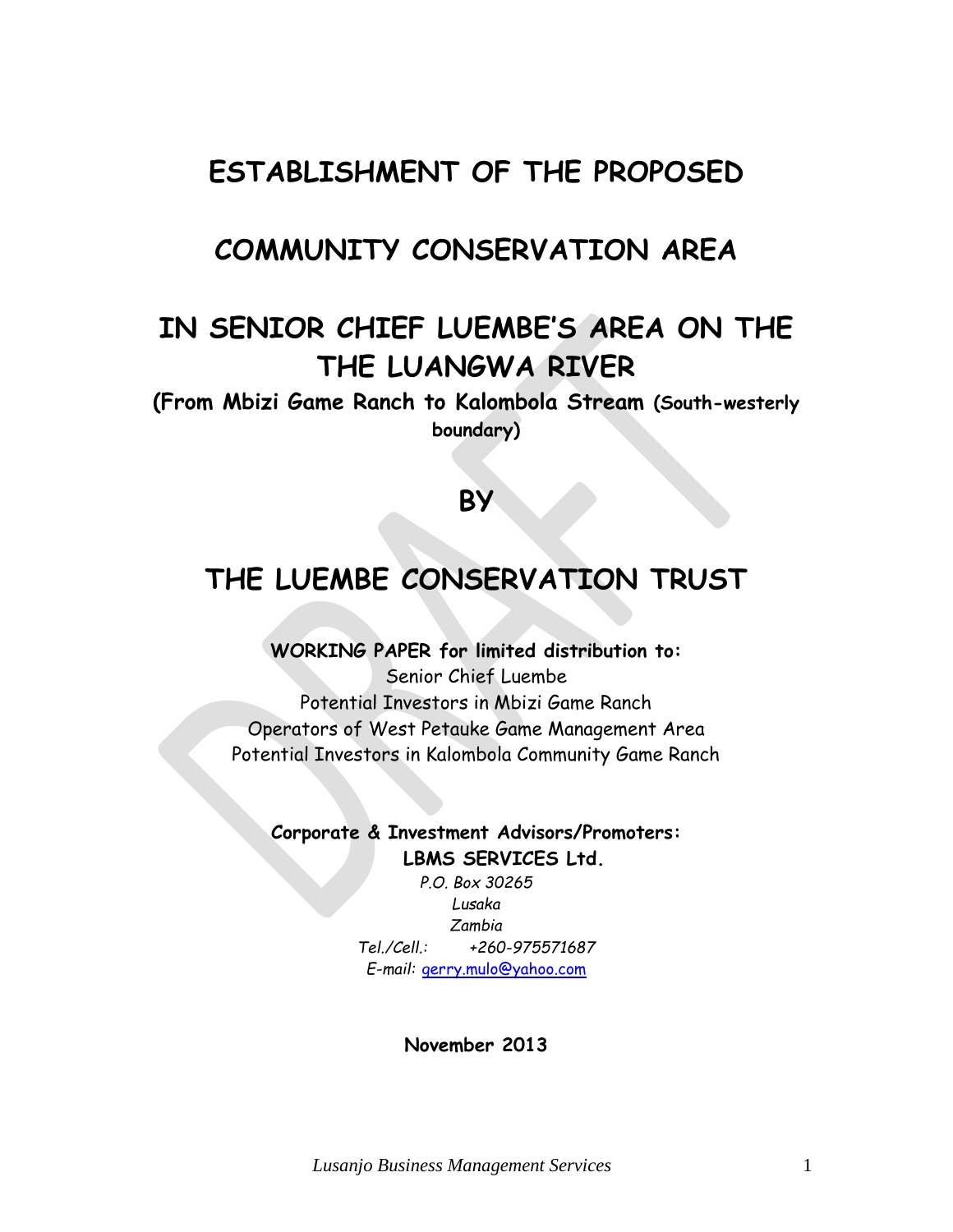## **1.0 EXECUTIVE SUMMARY**

This document outlines a proposal for a game conservation development in West Mvuvye National Forest Reserve (WMNFR) Area 54 and a safari hunting area from the Mvuvye to Mtikila open area, both areas falling in Senior Chief Luembe's area of the Luangwa valley in Nyimba District. The project is in line with the **Reclassification and Effective Management of the National Protected Areas System (REMNPAS) Project** that has been under implementation by the Ministry of Tourism, Environment and Natural Resources (MTENR) since 2003. This proposal is backed by Chapter IX, section 110 of the Project's document where it is stated that:

"New categories of priority Protected Areas (PAs) (or possibly more) will be created – categories that provide a solid legal basis for effective biodiversity conservation. All new categories of priority PA will disallow conversion to agriculture or other "unnatural" land uses (the major weakness of the GMA). The first new candidate category will be a community-managed conservation area (CCA) where sustainable, commercial use of wildlife (e.g., trophy hunting) and other NR is allowed. The new law will allow the communities to enter into partnerships and joint ventures with private and parastatal entities (ZAWA), either for PA management or for investments in commercial, natural resource-based enterprises.

"…… CCA could be created out of GMA and potentially out of forest reserves or open areas. PA Boundaries would be redrawn to exclude agricultural areas. Communities would be required to commit to no agricultural conversion within the new boundaries – or lose their management and use rights as a consequence."

This particular Forest Reserve has been classified as a priority PA by the same project. The Lands Ministry's Surveyor General's (SG) office has downgraded the WMNFR Area 54 to a local forest. This is to allow for commercial projects to operate in the WMNRR Area 54. In agreeing to downgrade, the SG's office has stated that the reserve should be a community-managed conservation project. The Tourism Ministry's Forestry Department has agreed with this proposal and thus applied for downgrading of this particular National Forest Reserve to enable the Community's project to proceed.

The community has to date formed a Community Trust, the Kalombola Trust, as a preferred CCA. Establishment of a Community game ranch/conservation area will depend on how long the Ministry would lease the forest reserve to the project. The most appropriate decision by the Ministry would be to allow the long-term lease of the land by the community's project.

## **Organisational Mission**

The UNDP/GEF-backed project further states that the project attempt to partially address the role of traditional leaders. It states that "Traditional chiefs were given the nebulous role of "patrons" of the CRB. The role of traditional authorities has been a recurring question confronted in the selection of the field demonstration sites for this project. A review of experiences to date will be commissioned and the views of all key stakeholders will be sought out. Close attention will be paid to the need to provide adequate incentives for sustainable PA.

## **Project Objectives**

The project objectives aim to:

- Generate sought-after employment;
- Develop the tourism and related businesses and life skills of the local community;
- Provide staff with training skills and realise economic benefits for the local community and the country;
- Preserve the bio-diversity of the protected forest area and natural beauty of the Luangwa valley;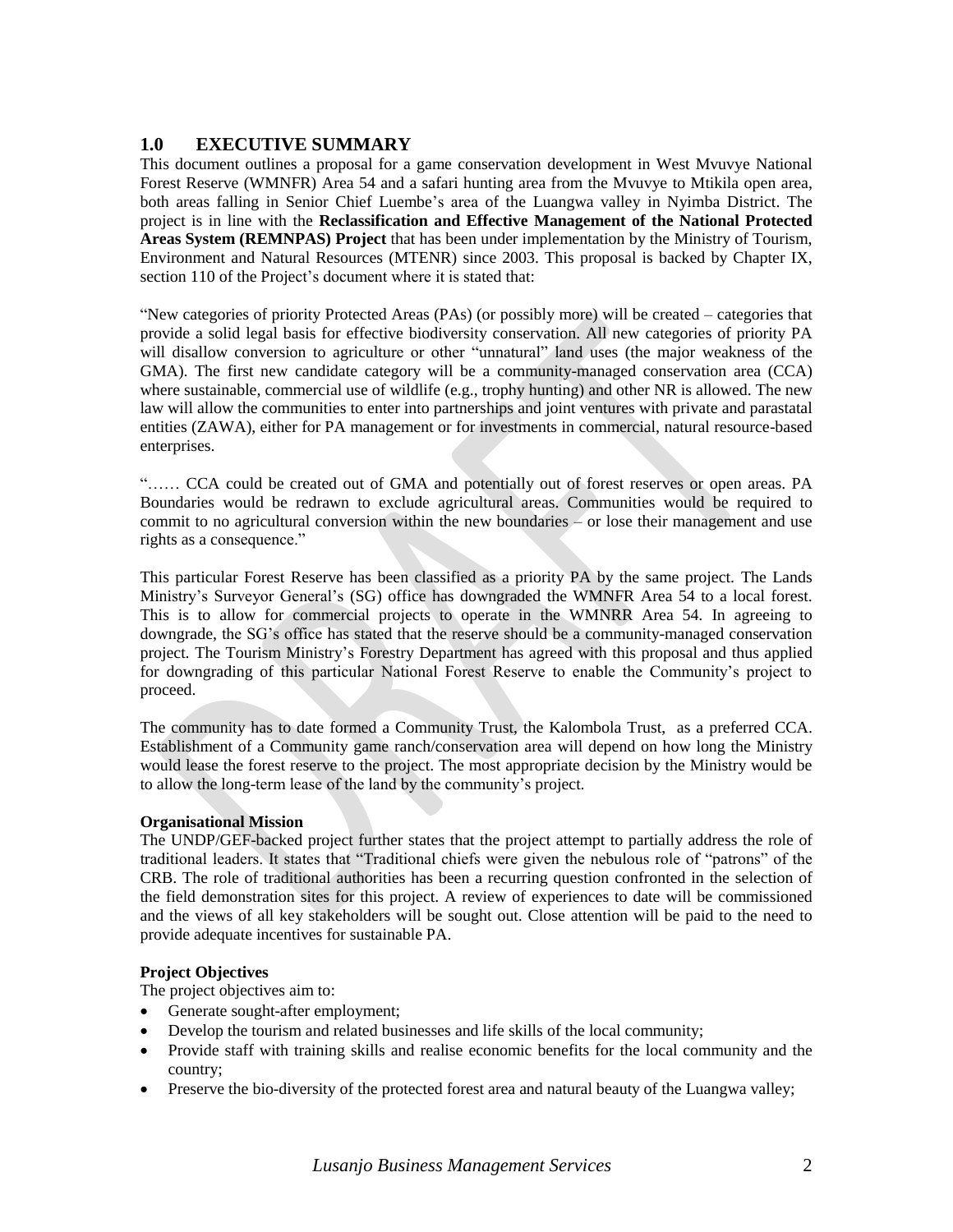- Minimize resource use, pollution, noise, waste, visual and other negative impacts to comply with high environmental standards;
- Set up tourist lodges to cater for tourists who will engage in game drives and safari walks;
- To practice total quality management, equip and motivate staff to deliver a service reputed for excellence and to manage a profitable and sustainable business.

#### **Products and Services**

The proposed products and services to be provided by the project shall mostly be non-consumptive tourism and a bit of consumptive tourism. Specifically, these shall include;

- Conservation, safari walks, evening lectures, slide shows, picnics and game viewing from camps as non-consumptive tourism products, and;
- game ranching, game safari hunting, etc. as consumptive products.

#### **Community Issues**

The project will operate through a community trust/cooperative. The Community trust will initiate other community sub-projects to promote micro businesses in the area. The micro businesses projects will include fish farming, crocodile farming, bee-keeping, timer harvesting, carpentry and wood carving. Some of these projects have previously been funded by the Seventh Day Adventist Development and Relief Agency (ADRA). Restarting the projects will therefore not prove too difficult because the community are already familiar with the operations of some of the sub-projects from the time they were funded by ADRA. In the long-term, the operations of these sub-projects will be funded from the Community Trust's funds generated from the conservation and tourism projects.

The Trust, in turn, plans to run the following outreach programmes among the communities:

- [Mobile Clinics](http://www.mpala.org/outreach/clinic.html)
- [Education](http://www.mpala.org/outreach/education.html)
- [Cottage Industries using timber resources from the forest reserve](http://www.mpala.org/outreach/cottage.html)
- Timber harvesting [Community Projects](http://www.mpala.org/outreach/communityprojects.html)

#### **Financial Plan**

It should be pointed out here that there is already a donor-funded REMNPAS project. This project, though not included in the initial REMNPAS projects qualifies for such donor funding. It is the belief of the promoters, therefore, that the community surrounding this government recognised project area should not be left out in the cold from the REMNPAS project.

It is therefore envisaged that the project promoters will secure funding from donors, not necessarily the REMNPAS donors. Other donors have shown interest in funding the project.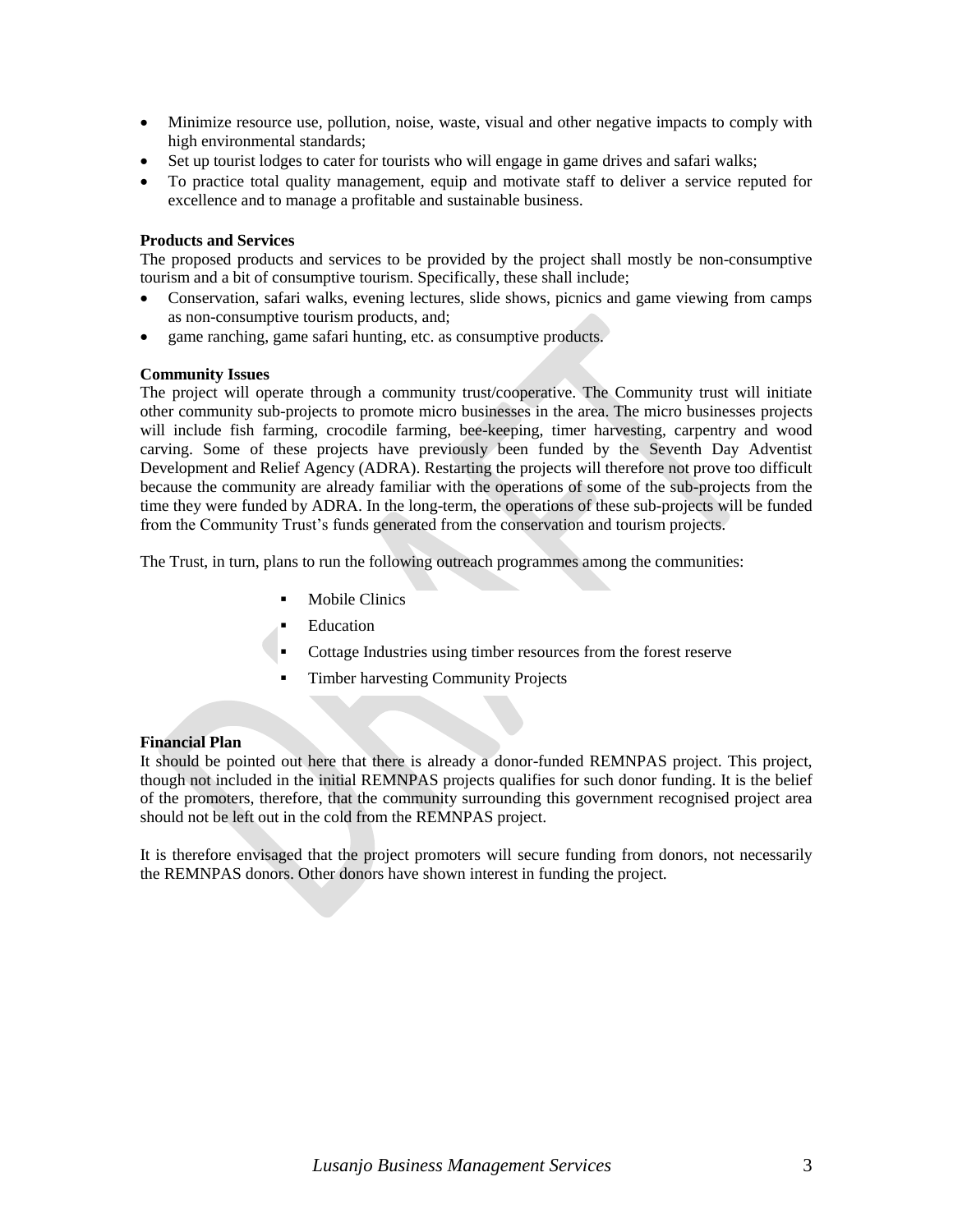## **2.0 PROJECT CONCEPT AND DESCRIPTION**

#### **2.1 Background**

Senior Chief Luembe's area is endowed with rich natural resources which include wildlife, forests, fisheries and other fauna and flora. The local community derives little benefit from these natural resources which are exploited mainly by people coming from outside Luembe Chiefdom. It is for this reason that the community has come up with the idea of forming an umbrella body which would oversee the community's participation and beneficiation from these resources.

A good example is the fact that the area is home to a number of game ranches and game management areas. These include; Mbizi, Mnyamadzi, Ridwan game ranch, the Petauke West Game Management Area and the community's own planned Kalomobla Community Game Ranch. The community now wants these game areas and GMA to operate as a Conservation area to maximise exploitation of benefits. The advantages of a conservation area are listed below.

## **2.2 Project Concept:**

The Government of Zambia targets tourism development as the second most important sector for economic growth and poverty reduction, after agriculture. Tourism in Zambia depends primarily on national parks and GMAs. The priority national parks targeted under the Poverty Reduction Strategy Paper (PRSP) are Livingston/Victoria Falls followed by the Kafue, Lower Zambezi and Luangwa NPs. The PRSP recognizes that the large areas of national parks and GMAs are comparative advantages for Zambia in the tourism sector.

Current National Strategy for Protected Areas, however, allows the establishment of community resource management organisation projects such as the one being envisaged in Senior Chief Luembe's area by the Luembe community.

The project's concept is formulated around the following objectives;

- Reverse the negative human impact on the vast wildlife sanctuary of the Luangwa valley, particularly in Senior Chief Luembe's area;
- Formulate effective policies to utilize the area's natural resources profitably while at the same time maintaining the natural resources sustainability as well as its beauty;
- Apply uniform natural resources conservation strategies in the whole Luangwa valley area from the South Luangwa National Park to the Luembe area to obtain maximum conservation benefits;
- Operate the conservation area like a single wildlife area using a standard conservation strategy;
- Maximised natural resource conservation will further ensure maximum benefits and maximum resources utilization by the local community;
- This will further ensure its continued sustainability for generations to come;
- Maximise the surrounding community's benefits obtainable from the valley resources.
- $\bullet$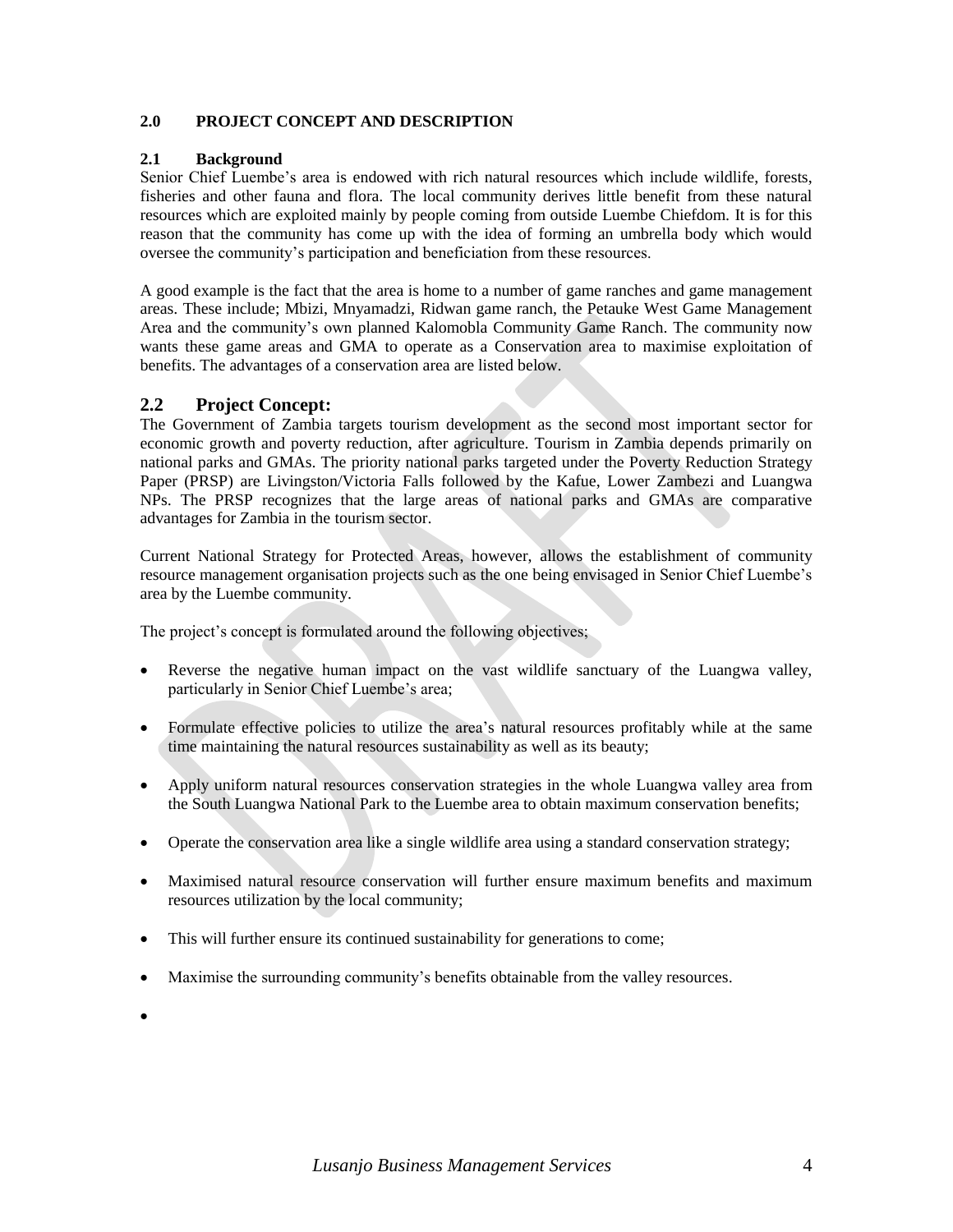#### **Proposed Community Structures**

#### **2.2.1 Community structures as legal entities**

Currently, the Community Resource Board (CRB) is the most established, most visible and most tested of the community structures and is covered by appropriate policy and legislation. It is further observed that although the CRB is created under an Act of Parliament and therefore has legal status under the Wildlife Act No 12 of 1998, **the CRB has no legal personality of its own as it has no formal status outside wildlife legislation.** Furthermore, the CRB does not have the same rights to other resources, such as timber in a forest reserve, as it does to wildlife. This limited authority is part of the problem with community structures created under sector legislation such as that of ZAWA (AWF 2006; Murombedzi 2003).

To overcome this legal technicality, the recently created Forest Trusts for Joint Forest Management (JFM) in Zambia are registered as Societies giving them full legal status and personality (PFAP II 2005). Community Trusts as Community Business Organisations (CBOs) have both legal status and legal personality and can therefore negotiate contracts with other legal entities. It is for this reason, therefore, that LBMS proposes to the Luembe Community to form a Community Trust.

This is one of the major reasons why the promoter, LBMS, recommends forming and registering a community trust, the Luembe Conservation Community Trust on behalf of the Community. The trust will operate sub-projects in various sectors such as wildlife management, agriculture, timber harvesting, bee-keeping, etc. The Protected Areas (PA) document of the Ministry of Lands and Natural Resources recommends that community structures created as legal entities are better placed to acquire the necessary recognition including rights to natural resource management and to access other types of support.

Recognition of community structures as legal entities creates opportunities for economic empowerment through partnerships and joint ventures. The lesson is that there are important advantages and opportunities where community structures have acquired legal status.

## **2.2.2 Community Trust or Cooperative**

*The main objective of Community Trusts is to give part of the responsibility for managing and administering wildlife to communities"* (**Review and Synthesis of Lessons learned concerning optimum Forms of Community Management Structures for Multiple Resource Management in Zambia and Southern and Eastern Africa**, a sub-project of the **Reclassification of Protected Areas in Zambia** titled Development Services and Initiatives (DSI), (p. 49). Specific objectives include capacity building in the production of land use and management plans to be utilized by communities before they can access wildlife user rights, increasing opportunities for local communities to benefit from wildlife and other natural resources and tourism (p. 49).

This document officially recognises that *"any Community Based Organisation (CBO), such as the Community Trust, recognized by government as accountable and representative of community interests (among other conditions), is eligible for acquiring the rights to benefit from wildlife resources in a given area. The CBO selects its own structure for representation elected from the general membership. All residents of a given area for a period of five years are considered as members"*. This is no different to the Zambian rules.

Interpretations in the ZAWA Wildlife Act 12 of 1998, the Forestry Act 1998 and the Joint Forest Management (JFM) policy, the rules mentioned in the above paragraphs have also been adopted by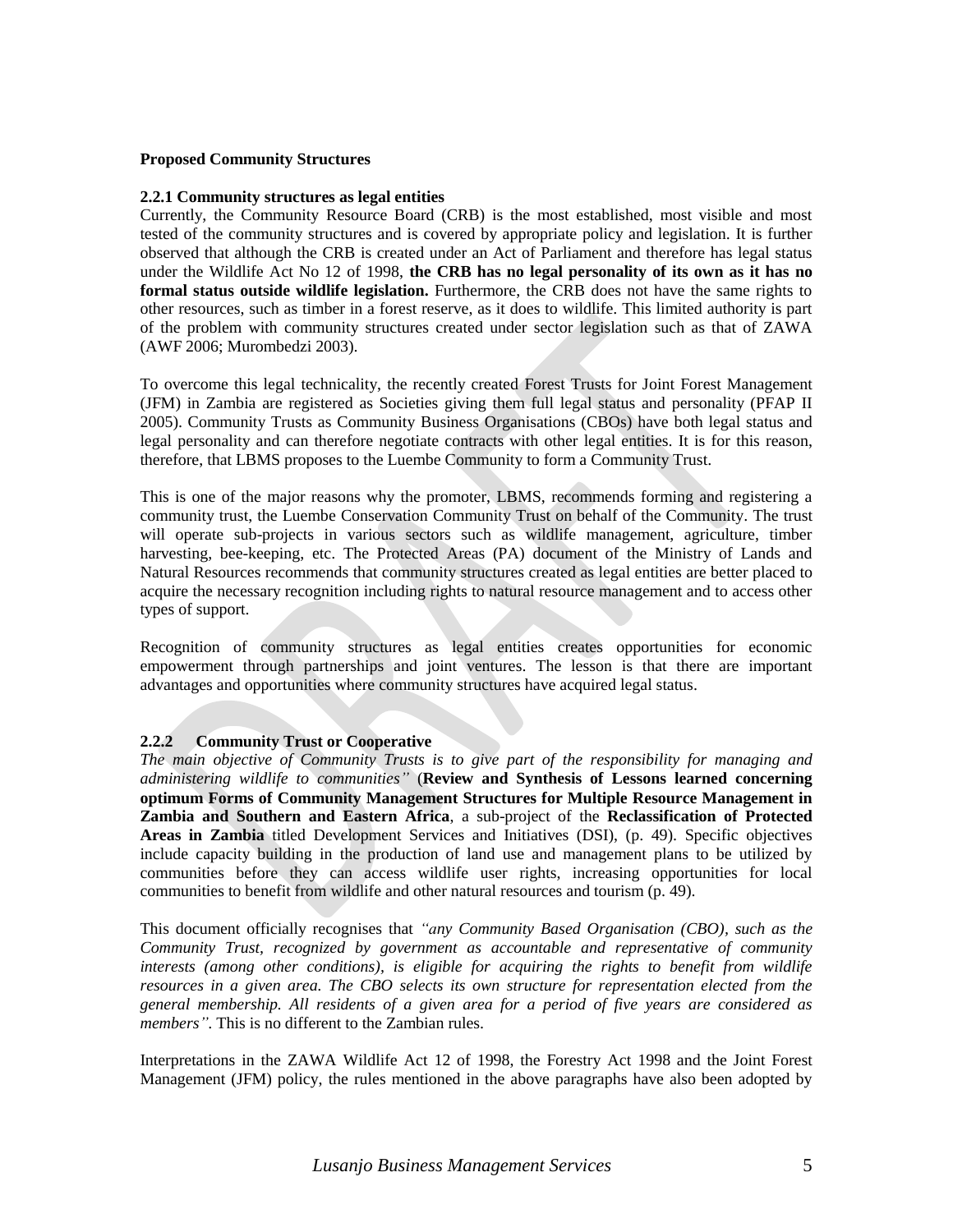the Zambian wildlife and tourism management authorities, i.e. the ZAWA and/or the Ministry of Arts and Tourism and the Ministry of Lands, Natural Resources and Environment.

It is on this basis that the Luembe communities are forming a community trust. LBMS Investments are the managers and advisers of the Trust. The following SWOT analysis has been summarized as performance pros and cons of the Community Trusts:

#### **Strengths**

- Source of funds for social development of the area;
- Mechanism for decision-making regarding quotas, benefit distribution, development of micro businesses for the community and with the private sector and agreements with support agencies;
- Improved capacity for negotiations;
- Representation of community interests.

Lusanjo will provide extra support services to strengthen the above strengths even more.

#### **Weaknesses**

- Little capacity in the community to manage funds;
- Operations not always transparent and accountable;
- Powerful village institutions get closer to private sector operators and lose contact with their membership;
- The upper class in the community participates more in community organizations and benefits more – elite capture;
- Little capacity in the community to manage resources such as wildlife resources;

Lusanjo's participation in the running of the Community Trust will ensure that these weaknesses do not have a noticeable impact.

#### **Opportunities**

- New alliances with NGOs and the Private Sector;
- Comprehensive legal framework has created an enabling environment;
- Wildlife management is promoted outside state protected areas;
- Part of the responsibility for wildlife management given to communities.

Again, Lusanjo's back-up services will ensure that these opportunities are exploited to the fullest.

#### **Threats**

- Stakeholder conflicts:
- Allocation of rights to a limited number of communities depriving the majority of district residents politically difficult;
- Inadequate Government facilitation; inadequate follow up;

As under weaknesses, Lusanjo's participation in the running of the Community Trust will ensure that these threats do not fully develop into fully-fledged weaknesses.

Most of the proposed Luembe Conservation Area is in what is commonly called open areas, i.e. outside the ZAWA-managed Game Management Areas (GMAs) and other forestry protected areas. However, most of the area has been demarcated into single unit game ranches. The Community Conservation Trust will negotitate with the owners if the game ranches.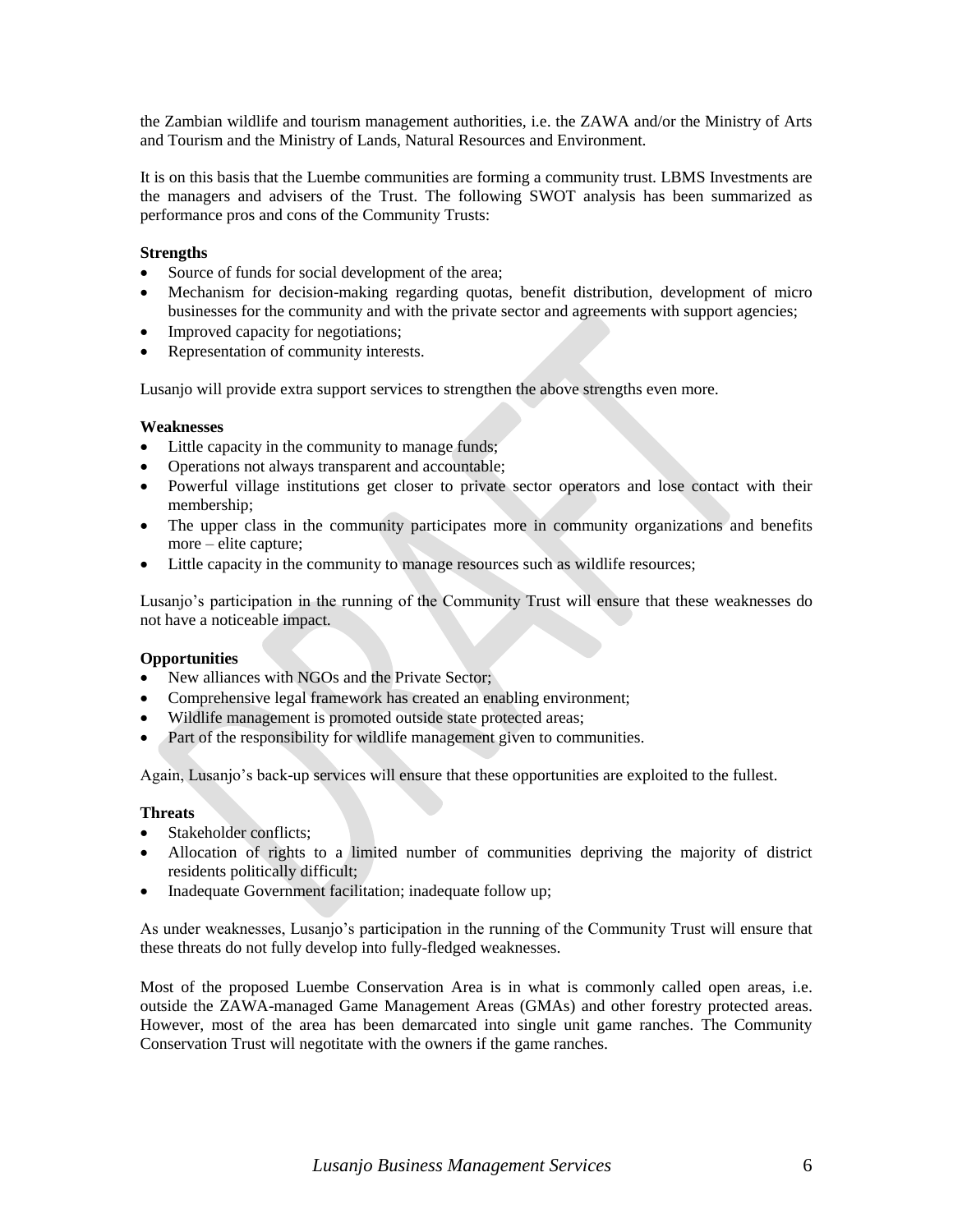## **2.3 Project Promoters and Corporate Advisers**

Lusanjo Business Management Services Limited (Lusanjo Investments) P.O. Box 30265 Lusaka ZAMBIA Tel./Cell: +260-975 571 687

## **2.3.1 Project Company:**

Luembe Community Conservation Trust C/O Lusanjo Management Services Limited P.O. Box 30265 Lusaka ZAMBIA Tel./Cell: +260-975571687

## **2.3.2 Operating Company**

**Lusanjo Safaris** P.O. Box 30265 Lusaka ZAMBIA Tel./Cell: +260-975 571 687

## **2.3.3 Lawyers;**

Mwansa, Phiri & Associates Plot **Allen Masansa Close** Fairview P.O. Box\_\_\_\_ Lusaka Tel./Fax: +260-211-\_\_\_\_\_\_ Cell.: +260-977-E-mail: \_\_\_\_\_\_\_\_\_\_\_\_\_\_\_\_

## **2.3.4 Technical Advisors;**

Phil C. Minnaar Zambian Game Ranching and Wildlife Service's Ltd P.O. Box CH 49, **Chelston** LUSAKA Tel.:  $+260-977770488$ ;  $+260-975150505$ E-mail: wildlifeservices@bwana-game.com

## **2.4 Description of the Project**

Current government strategy is to allow the establishment of Community Conservation Areas (CCA) in areas such as the Luangwa valley. A community organisation, the Luembe Community Trust, will therefore be registered to run the community's conservation affairs. Lusanjo Business Management Services is the project manager contracted by the community to manage the community's business affairs. LBMS has been mandated by the community to form the community organisation. As such, Lusanjo will provide services to the community such as managing the trust, training the personnel to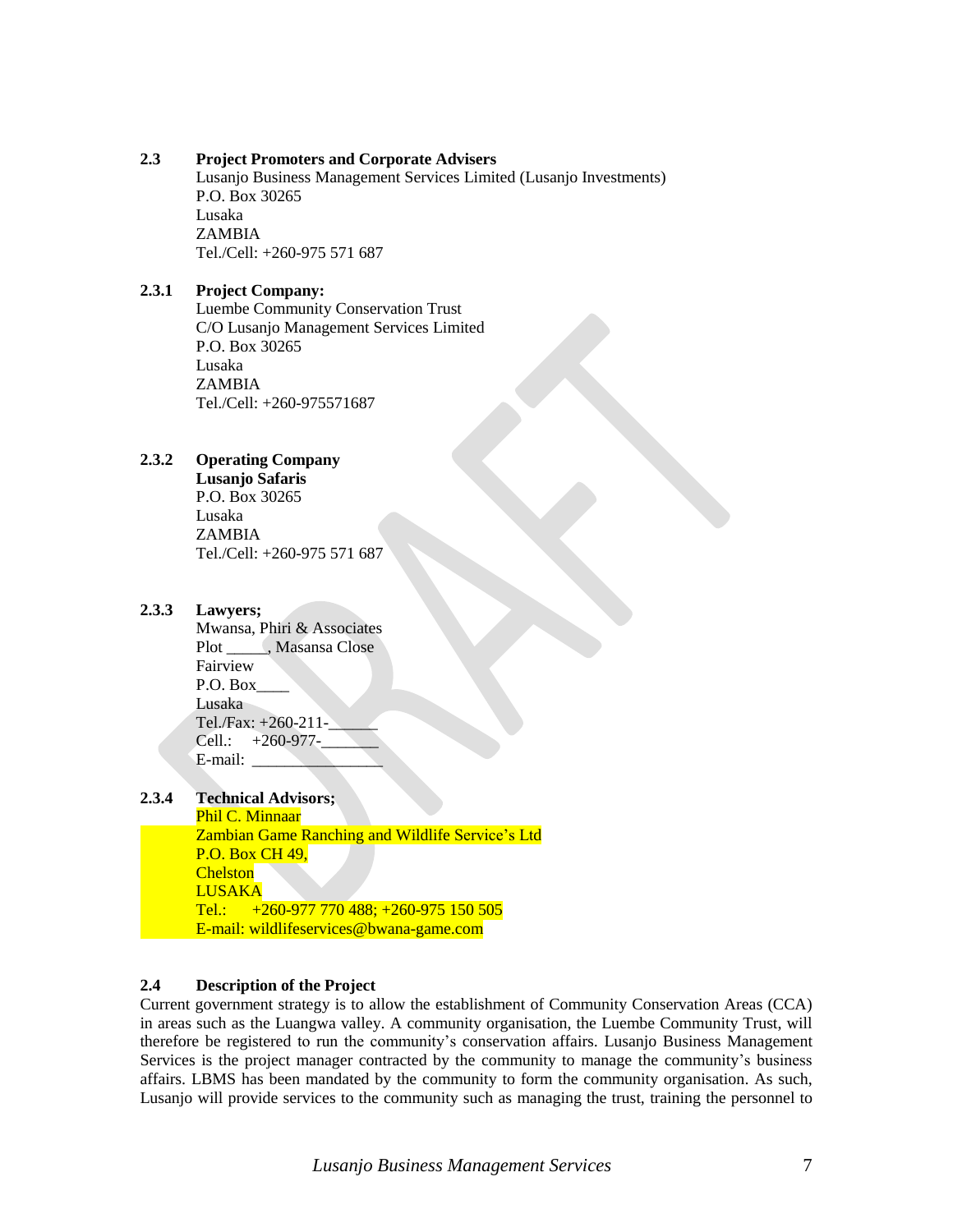run the trust as well as fund raising for the Trust, establishing other small community business units and other support services. The Trust will establish projects such as game ranching, a conservation area, lodges, and other related tourism sector businesses etc. A process of selecting the community representatives in the community organisation remains to be completed.

In reaching its ultimate objective of operating a conservation area and game lodges, the community will be able to raise revenues for other development projects in the community.

The forestry land has not been productively utilized to benefit the local communities. A significant value of the forest reserve has been lost to illegal indigenous timber harvesters. Underpinning the issue of loss of forest resources is the un-sustainable environmental degradation it causes in general. This is particularly evident with regard to the climatic changes and its effects on nature.

The Luembe community will form a Community Trust which will hold shares in the conservation area development company. The development company will manage various tourist ventures in the area. Members of the community will be appointed to board positions in the Community Trust. The Trust will consist of about twelve (12) board members, five of whom will be selected from the community membership.

The project aims at utilising wildlife and other natural resources on a sustainable level. The Luembe communities have agreed to work with the promoter to achieve these goals. Experience has shown that such projects have worked successfully elsewhere and in the Luangwa valley itself.

## **2.5 Project Strategy**

Community Conservation Areas (CCAs) were identified as priority areas in the Government/UNDP/GEF document for the Protected Areas. As such, the Luembe community's project will call for core strategic support from other Government programmes that support Management of National Protected Areas. This strategy will further enable the project to qualify for funding from such projects' funds.

As the key objective of this project is to provide sustainable revenue to the Luembe community for future development, "effective management" of the conservation area will be key to its sustainability. As such, the following have been identified as key elements of effective management of the conservation Area:

 Definition of the key management objectives for the project, i.e. for biodiversity conservation, tourism development, trophy hunting and multiple use management;

Based on the bio-physical and socio-economic parameters for this area it has been decided that:

- the first three elements of the project's objectives, i.e. biodiversity conservation, tourism development and trophy hunting, should set the management objectives and development of the Conservation Trust;
- Development of business plans for achieving each of the objectives and covering costs in the most cost-effective manner should take a priority;
- Development of the most cost-effective mix of enforcement techniques, Monitoring and Evaluation systems, infrastructure development, staffing, sustainable natural resource systems, administrative systems, communications and marketing, joint ventures, etc.

**The Goal, Project Objective, Outcomes, Outputs and Activities** of the project are closely aligned with GRZ policies as presented in the GRZ/UNDP/GEF document BSAP and closely reflect the recent evolution of strategic thinking within MLENR/GRZ. The project will address the root causes of threats to biodiversity in the reserve.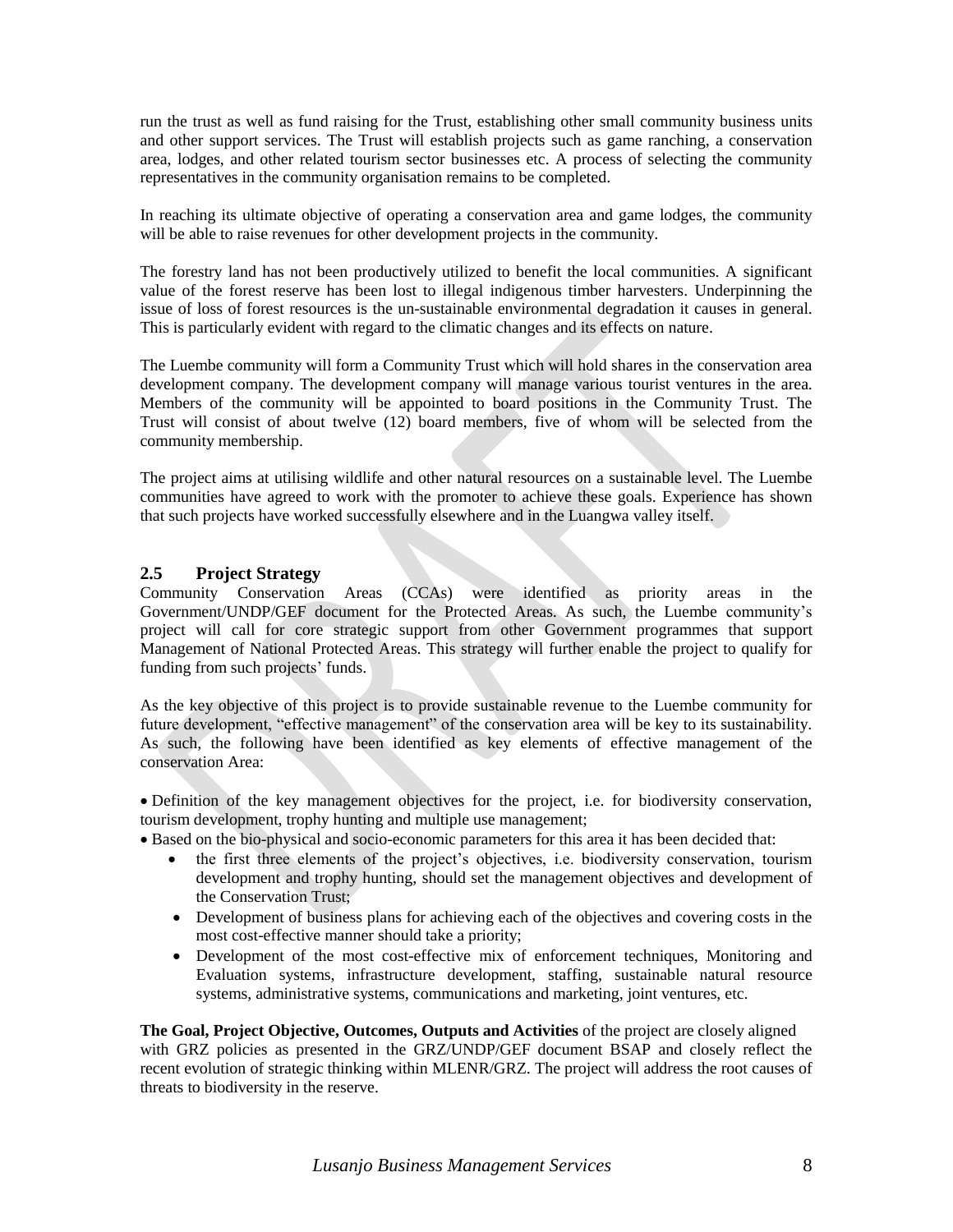The project has specifically been designed to overcome the barriers to effective biodiversity conservation, revenue generation and its effective contribution to communities' development surrounding the WMNFR Area 54. The project is strongly in line with the PRSP, providing support to economic growth and poverty reduction. The project confirms Zambia's commitment to the Millennium Development Goals (MDGs) and objectives.

**Goal** The project will make a major contribution to the achievement of the following: *A National PA System that comprises a representative sample of Zambia's ecosystems is effectively safe-guarded from human-induced pressures through effective management partnerships and serves to make Zambia into a tourism destination of choice.*

## **2.5.1 Project Objectives**

The project's objectives are to:

- Generate sought-after meaningful and gainful employment in the area, develop the business and life skills of the local communities, provide staff training and realise economic benefits for the local communities and the area at large;
- To impact directly and positively affect the lives of 2,500 people of Senior Chief Luembe's Area, and indirectly in excess of 15,000 around the Nyimba district;
- To facilitate the provision of decent accommodation for all full time employees of the Conservation Area;
- To change and enrich the lives of all who come into contact with the community game conservation area, the tourist lodges and their auxilliary facilities.
- To introduce a tourist industry in the conservation area that has never been experienced before in this particular district and its satellite centres in general;
- Preserve the bio-diversity of the protected conservation area and natural beauty of the Luangwa valley, to minimize resource depletion, pollution, noise, waste, visual and other impacts and to require suppliers to comply with high environmental standards;
- To practice total quality management, equip and motivate staff to deliver a service reputed for excellence and to manage a profitable and sustainable business.

## **2.5.2 Products and Services**

The proposed products and services to be provided at the conservation area are game safari hunting, evening lectures, slide shows, picnics and game viewing from camps.

## **2.5.3 Project's Business Strategy**

The community plans to establish a community game reserve/game ranch in conjunction with an investor. For the long-term, it is envisaged the Conservation area will lease locations/camp sites to investors/camp operators. It is planned that the Conservation Area will cater mainly for nonconsumptive tourism such as photography, safari walks, and other leisure type of non-consumptive tourism. However, other areas will continue operating as game ranches with safari hunting as theirf main product. In pursuant of the same, a number of permanent camps will be established when fully developed with a maximum capacity of 12 beds in four units per each camp/lodge, plus the required service facilities and staff accommodation and associated access roads.

The overall strategy of the business will focus on the following activities: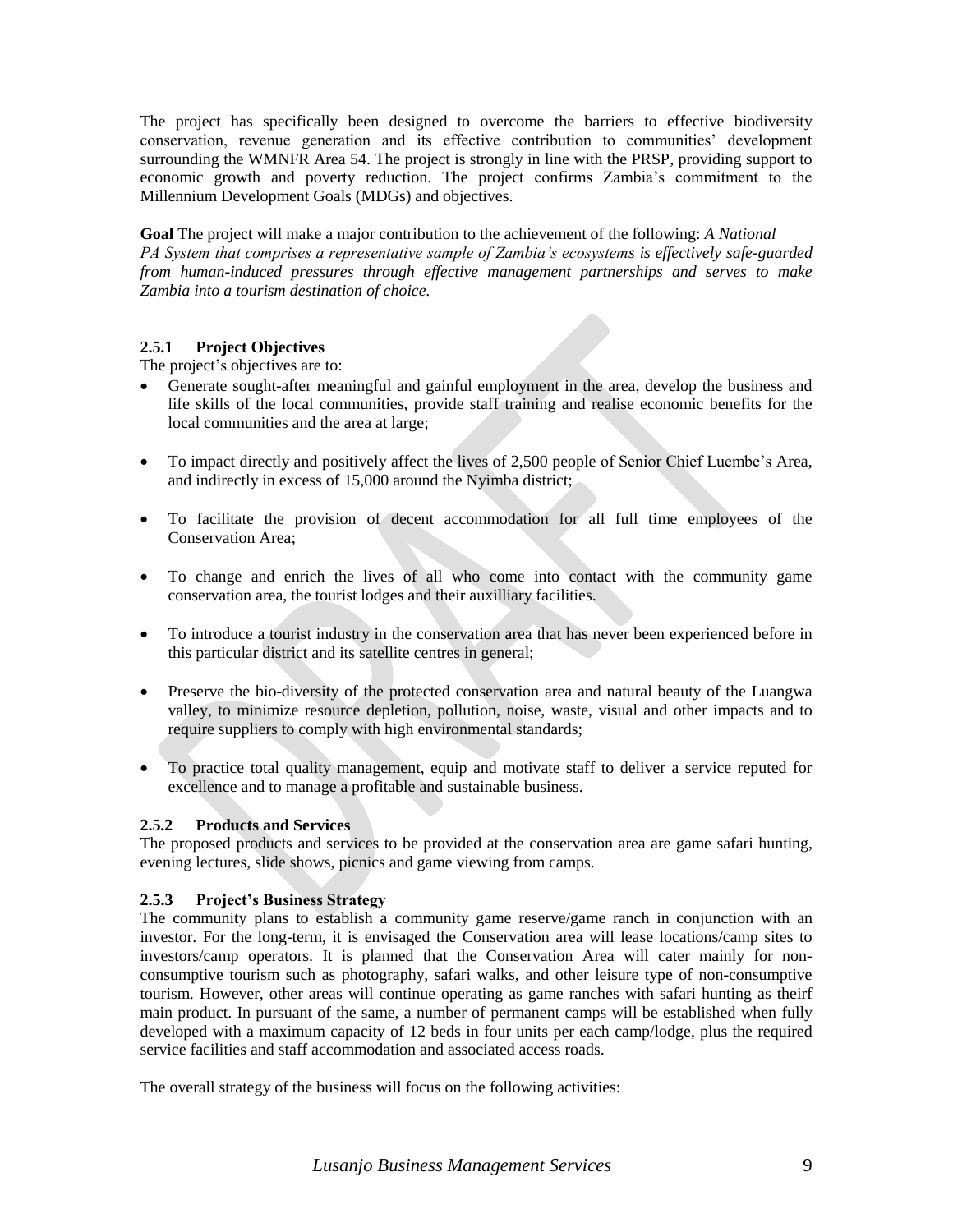- To develop the project in phases;
- To generate as much funds as possible through non-consumerist safari tourism for financing the community's own other development projects;
- To allow the local community to derive greater benefits from their wildlife through profits from safari-hunting and non-consumerist tourism;
- To involve local communities living in the area in the control of poaching;
- To provide a legal supply of game meat, from the ranching part of the project, to local communities of the areas surrounding the project area, without depleting wildlife populations.;
- To utilise the off-take in a more efficient way than presently, when meat, skins and other secondary products are often wasted;

## **2.5.4. Empowerment Objectives**

The community organisation will have a major interest in the operation of the community reserve. Lusanjo Investments will also have an interest in the operations of the community reserve. In consultation with the community organisation, individuals and other corporate entities will be selected to participate in the operations of the Luembe Conservation Trust area.

## **2.6 Rights and Roles of Traditional Leaders and Communities**

The Wildlife Act of 1998 was the first attempt to partially address this question. Traditional chiefs were given the nebulous role of "patrons" of the CRB. The **Reclassification of Protected Areas** project has supported this notion by developing policy guidelines to clarify the relative rights and roles of communities and traditional leaders in PA management and Community-Based Natural Resource Management. In this venture, the Traditional ruler will be a shareholder of one or two of the operating business units in the Chiefdom.

## **3.0 SITE IDENTIFICATION**

## **3.1 Location and Extent**

The targeted area is Senior Chief Luembe's Area in Nyimba district. The area starts from the Mbizi Game ranch in Senior Chief Luembe's area up to Kalambola stream's confluence with the Luangwa in Senior Chief Luembe. Total protected forest area falling in Senior Chief Luembe's area comprises about 75,000 hectares. The area also includes the West Petauke Game Management Area (GMA) on the northen banks of the Luanghwa river. In total about \_\_\_\_\_\_ hectares will be utilized for the establishment of a conservation area.

The Chiefs' palace is located approximately twelve kilometers, at its nearest point, from the banks of the Luangwa River but the area is interspaced with populations of various species of game animals such as the big five, antelope, and other carnivores, etc.

#### **3.2 Existing Zoning/Land Use**

Existing zoning and land use of part of the targeted area is open area customery land sub-devided into private game ranches on title deeds. The GMA is located on the northern fringes of the Luangwa river.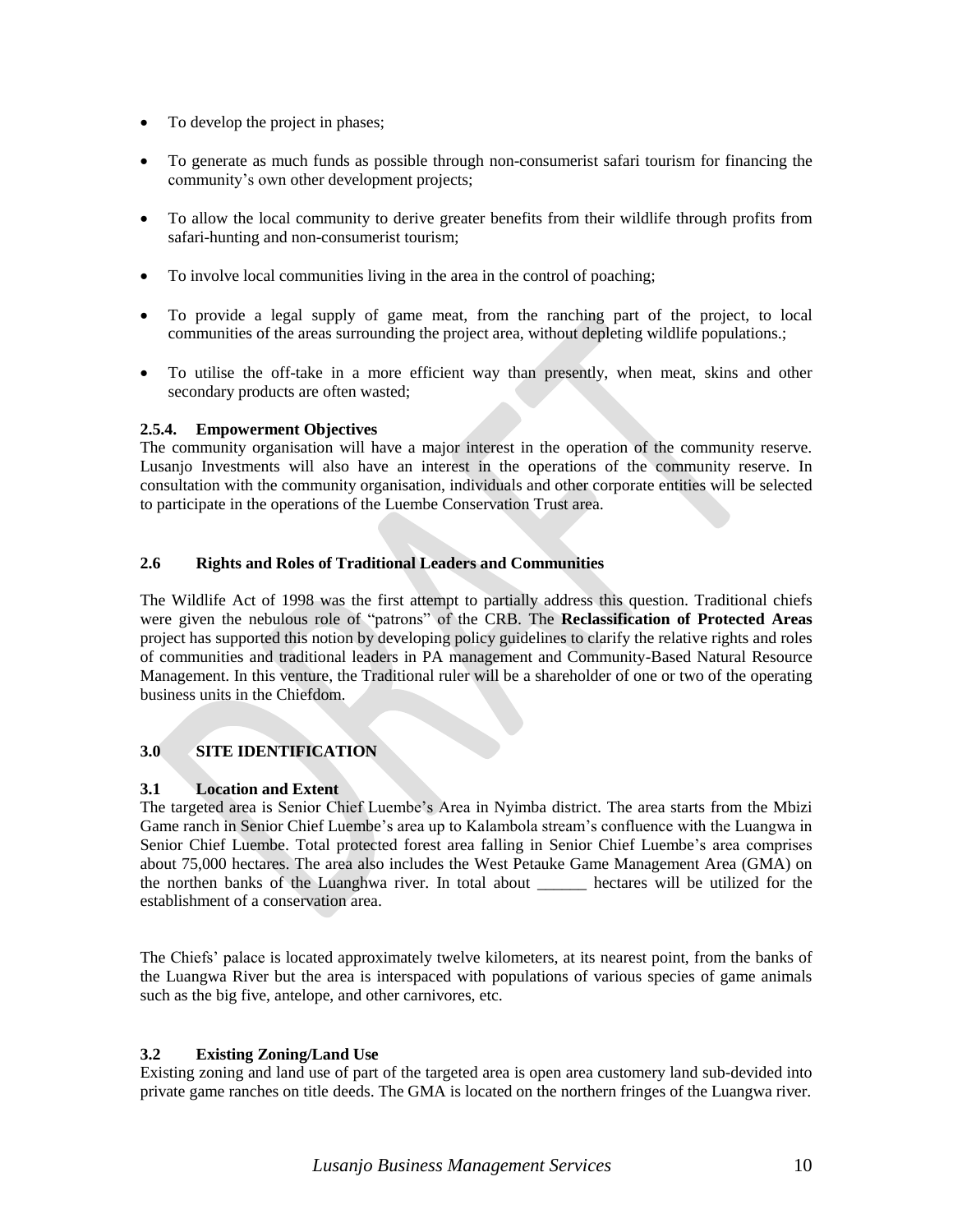#### **4.0 PROJECT NEED AND DESIRABILITY**

The project need arises out of the community's need to benefit from its own natural resources. Secondly, the community will derive revenues out of managing the natural resources from which other community developments projects will be funded.

The key aim of the project is to empower the local communities as much as is both possible and practical. The need for the proposed game conservation area and other tourist developments is brought about more by the necessity to reverse the acute poverty levels in the area. As already pointed out in section (2?) above, the (PRSP), which provides the framework for public investment and coordinated donor support for development, has identified tourism development as the second most important sector for economic growth and poverty reduction after agriculture. Tourism in this particular area is the most obvious sector to target as a tool for poverty reduction.

Government policies now allow communities to participate in community conservation projects such as this one. However, the lack of community institutional arrangements with legal backing has previously restricted rural community involvement. Given the limited resources available to the rural communities, responsibilities relating to the management and development of such community infrastructure has remained unfulfilled. It is with this in mind that the community mandated LBMS Investments to promote this venture together with the community and set up a community conservation organisation.

It has also been realized that the natural environment of the protected forest reserve would be preserved only by introducing a sustainable natural resources utilization strategy which involves the local communities.

#### **4.1 Community Issues**

One of the key aims of this project is to involve and empower the local communities as much as is both possible and practical. To this end, a community trust has been formed. The community/ cooperative, will become a shareholder in the game ranch/conservation area reserve project.

One of the pillars of community participation in natural resource management, in *policy* and *practice*, is the delivery of economic benefits in the form of incomes, jobs and rural development. However, the actual availability and distribution of benefits is challenging as benefits are not enough, opportunities for generating them are limited, capacity for exploiting them low and mechanisms for distributing them inadequate. Other benefits are ecological and cultural in the form of *services* which communities are supposed to manage in a sustainable way. Unfortunately, unsustainable harvesting of resources leading to general environmental degradation and natural resource depletion continues in light of the limited benefits and capacity to address the situation.

It is this poor delivery of promised benefits to rural communities and inadequate management of natural resources in spite of community participation that is the basis of skepticism about going into partnership with those the community views as having previously exploited their ignorance. It is also the motivation for approaches that promote economic empowerment and clear resource rights as incentives for natural resource management at local level.

The proposed project has the capacity to direct development funds to the affected communities to improve poverty levels. The project will also benefit the local community economically. For this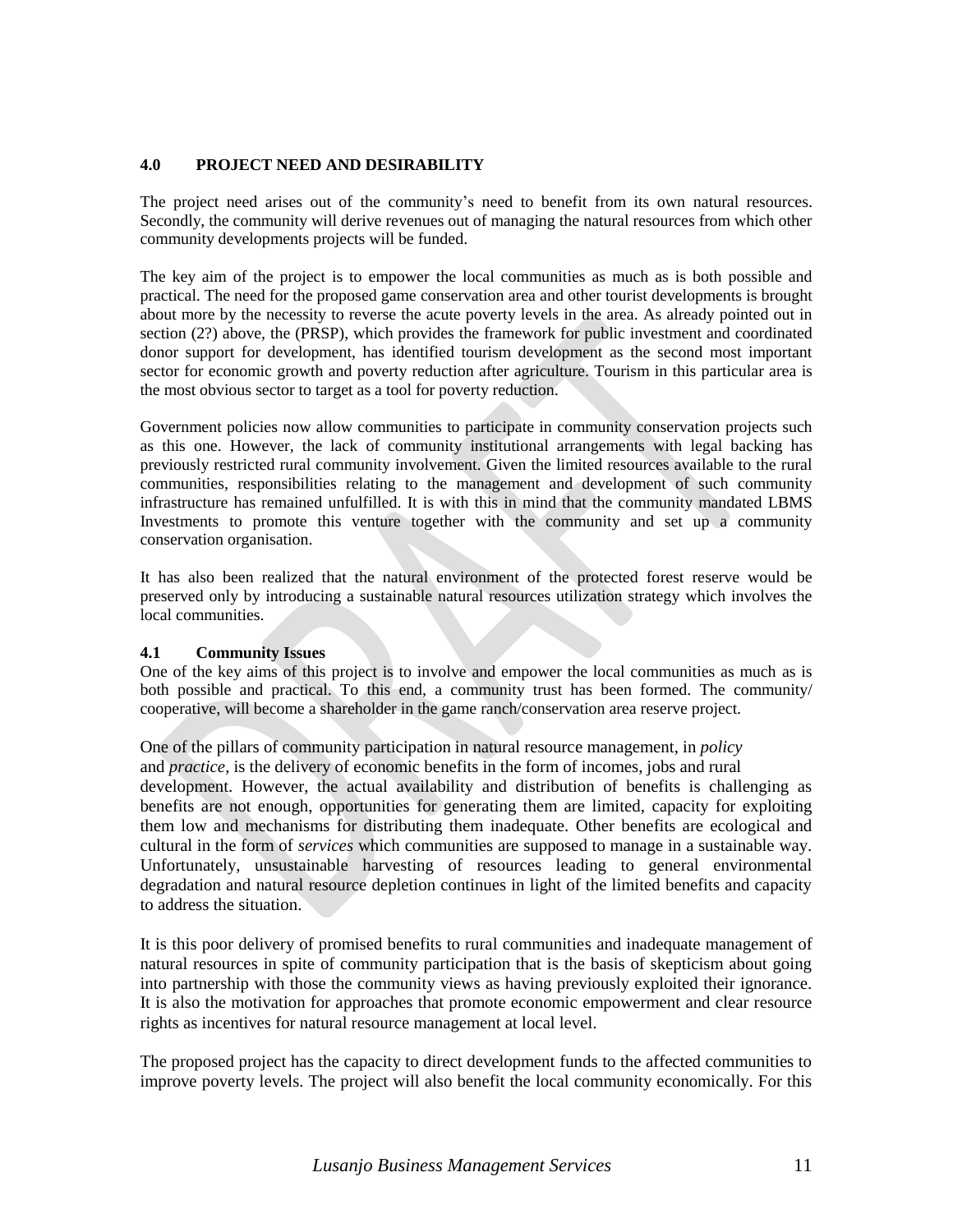reason, the project is aimed at developing a system which will allow economic benefits from wildlife and natural resources to accrue to the local communities.

Community participation will make sense to the communities when the following factors are taken seriously:

- 4.1.2 Utilise the funds realized from the project for community development;
- 4.1.3 Grant villagers measurable rights to utilise game and wildlife tourism resources with the minimum of control and stock monitoring considered necessary;
- 4.1.4 Using revenue from the major activities of the conservation area, set up other sub-projects such as cottage industries, bee-keeping, wood carving and small-scale timber joinery, fishfarming, etc.;
- 4.1.5 Set up tourist lodges to provide employment to local villagers to enhance the growth of the local micro economy;

One of the key aims of this project is to involve and empower the local communities as much as is both possible and practical. With this in mind, all the communities located in the WMNFR Area 54 will be involved in the development and benefit of the conservation area one way or another.

The communities will be consulted about all the aspects of the project. As such, a community trust/cooperative has been formed in Senior Chief Luembe's area. The Trust will become part owner of the conservation area. Thereafter, the communities will be consulted before construction of the camps commence, so as to ensure they are aware of the nature and scale of the development and the positive impact it will have on their communities. Maximum use will be made of local skills and local materials. Supplies will be sourced locally where possible.

The Community trust will initiate other community sub-projects to promote micro businesses in the area. The micro businesses will include fish farming, crocodile farming, bee-keeping, timer harvesting, carpentry and wood carving.

In the long-term, the operations of these sub-projects will be funded from the Community Trust's funds.

Other community projects to be embarked upon by the Trust will, among others, include the following outreach programmes:

- [Education](http://www.mpala.org/outreach/education.html) and literacy projects;
- [Cottage Industries](http://www.mpala.org/outreach/cottage.html) (bee-keeping, wood carvings from timber, furniture and joinery from timber, cash-crop farming, fish-faming, etc);
- Othe[r co](http://www.mpala.org/outreach/communityprojects.html)mmunity development projects such as telecommunications and other ICT connectivity (cellular network, internet, etc.)

In the medium/long-term, the project will introduce a micro credit-lending scheme for the community to finance their projects' funding requirements.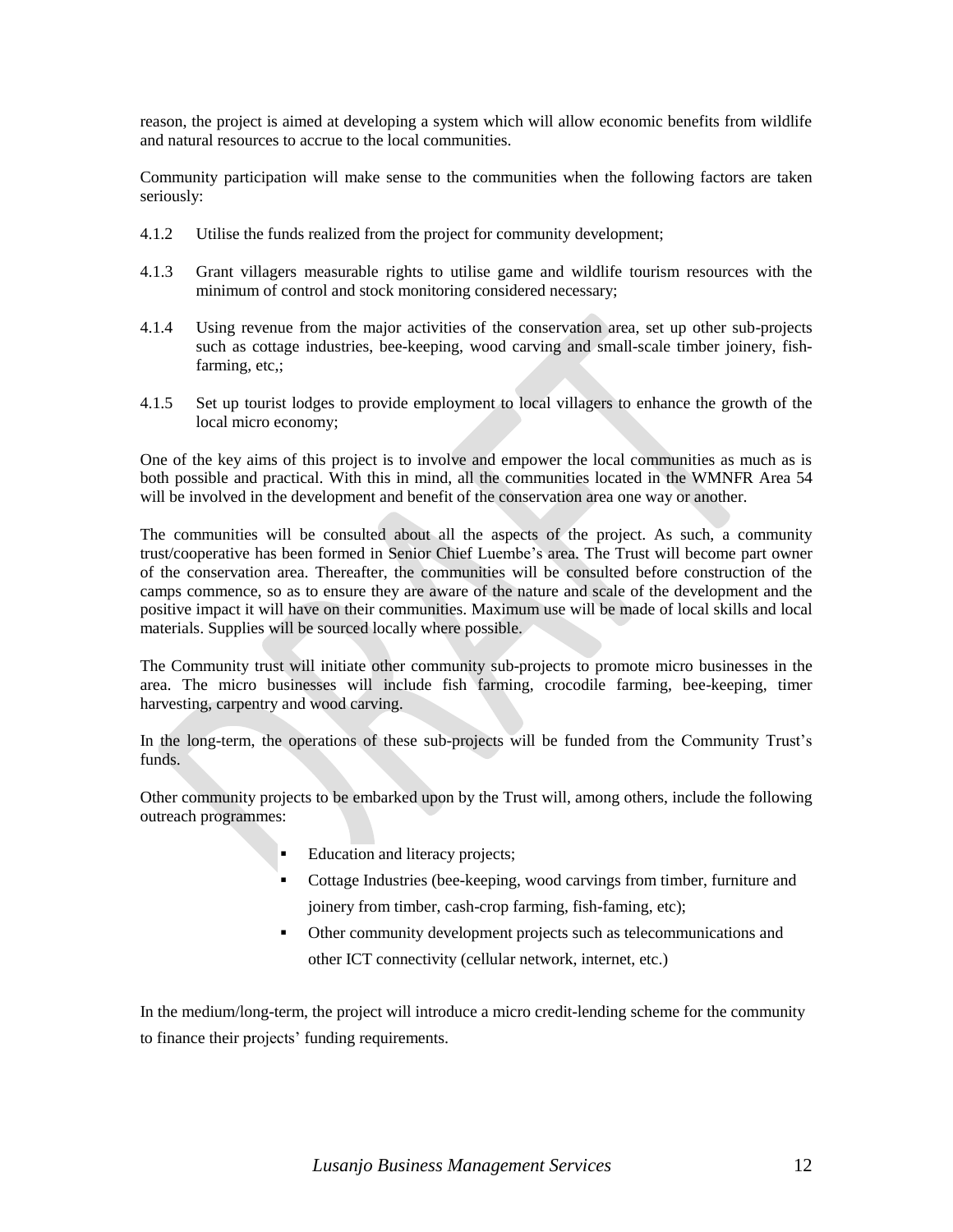#### **4.2 Local Economic and Business Environment**

The current economic base of the communities living in the targeted areas is mainly subsistence agriculture. The product for subsistence agriculture is mainly maize produce for home consumption. Very little cash crops are grown. The revenue from subsistence cash crops is controlled by the capacity of the land, which is very low and declining. This has caused a stagnation of growth and development in these communities and has resulted in the migration of able bodied young adults away from the area.

Tourism in the area is almost non-existent. Tourism is predominantly conducted as overland visits by lone visitors once in a while through self-drive and whose benefit to the community is negligible. Registered visitor numbers to the area are very low.

Private game ranches in the area exist but they have not been full partners in the development of the area. Much of the area to the north is sub-divided into a controlled Game Management Area concession leased to private operators.

The owners of the private ranches have, on occasions, assisted with the maintenance of the local road systems. They have also intermittently assisted with a few supplies to the area clinic. Apart from that the communities have not benefited from their wildlife. Again, an indication that the local communities in the area derive little benefit from their cherished resources. Local communities benefit little in economic terms from these private ranches, and the private ranches are seen by many in the communities as a hindrance to their economic growth.

The establishment of a community conservation area by the community will have substantial positive impact on the local communities if undertaken effectively and with sensitivity to the local communities. This will be in terms of direct and indirect employment, skills transfer, wealth generation from tourist visitors and eventual part ownership of the trust which will be formed after the establishment of the conservation area.

Focus on value-added products from the forest and wildlife resources will be a priority under this project. The aim is to teach the local community to produce some finished products such as timber products and honey from forest resources. The real value lies not in the sawn timber but the finished products and other by-products such as honey, wax, carvings, etc. which will be done by the communities themselves. Hence, there will be need to encourage the establishment of a small-scale value-added forestry industry whose economic value will be captured in the villages. Wooden door and window panels, door and window frames, wooden furniture, honey, bee-wax, etc. will be produced by the Community Conservation Trust. Wood carvings for sale to the expected tourists shall be one such project on the cards.

Various initiatives will be instituted to promote the sustainable exploitation and management of forest resources; these will include:

1. Encourage the revival of a small-scale furniture & joinery workshops to serve the local wood-based industry needs;

2. Encourage the revival of a wood carvings culture among the communities;

3. Other Cottage Industries.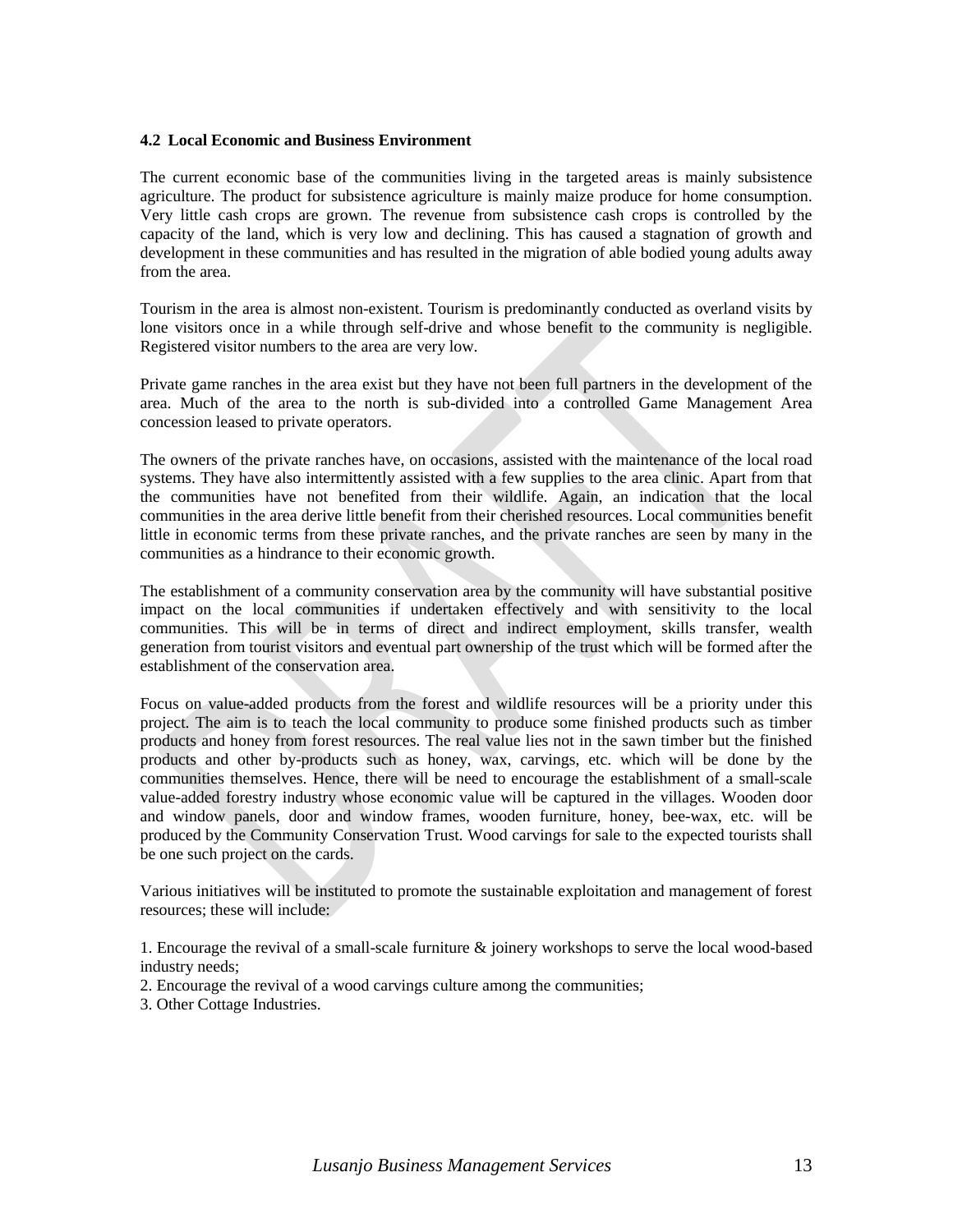## **5.0 LEGISLATIVE FRAMEWORK**

Primarily, the conservation and management of the targeted area is governed by four pieces of legislation, namely:

## **5.1 Land Act No. 29 (1995)**

This Act is beneficial to land held under Customary Tenure in that customary land can now be converted to Leasehold Tenure, thus increasing the security of tenure and enhancing the resource use rights including the promotion of sustainable utilisation for tourism ventures.

#### **5.2 Investment Act No. 39 (1993)**

This represents a comprehensive legal framework for investment in Zambia. It lays down procedures for investment and also provides for various general and special incentives for investors in the tourism, agriculture, forestry, and other sectors.

#### **5.3 The Forest Act (1973)**

The Forests Act of 1973, Cap 311 is the main instrument under which the forests of Zambia are administered. According to this Act all forests are vested in the President on behalf of the People of Zambia until lawfully transferred or assigned under the same Act. Its provisions include but are not limited to:

- 5.3.1 The establishment (i.e. licensing), conservation, management and protection of National and Local forests; and matters relating to the appointment of administrative officers;
- 5.3.2 The responsibility of controlling the forests lies with the Chief Conservator of Forests.

The main types of licenses obtainable for forestry utilisation are:

- Casual License Where one buys a number of trees or any forest produce before one cuts or obtains them.
- Pitsaw License lasts for three years in an exclusive area for a license. The license is supposed to cut a minimum of 20 m3/month failure to which the licensee is surcharged ten times the deficit.
- Concession License Run for five years. Typically, minimum cut per month is 200 m3 and there is also a surcharge for deficit.

Due to the inadequacies displayed in the Forests Act (1973), moves were afoot to enact the Forest Act (1998).

The Joint Forestry Management Act …………………

Recently, the MLENR added the sub-sectors of game ranching and non-consumerist tourism to the order of offering licenses. Conservation policies and non-consumerist tourism have a longer period of tenure in the protected areas considering the type of business it is.

## **5.4 Environmental Protection and Pollution Control Act (1990)**

This Act provides for the conservation and management of natural resources (including forests) as integral parts of the environment and also establishes the Environmental Council of Zambia (ECZ) as the co-ordinating and supervisory body. The Council has a say in the type of business established in particular areas, especially if the area is a protected reservation.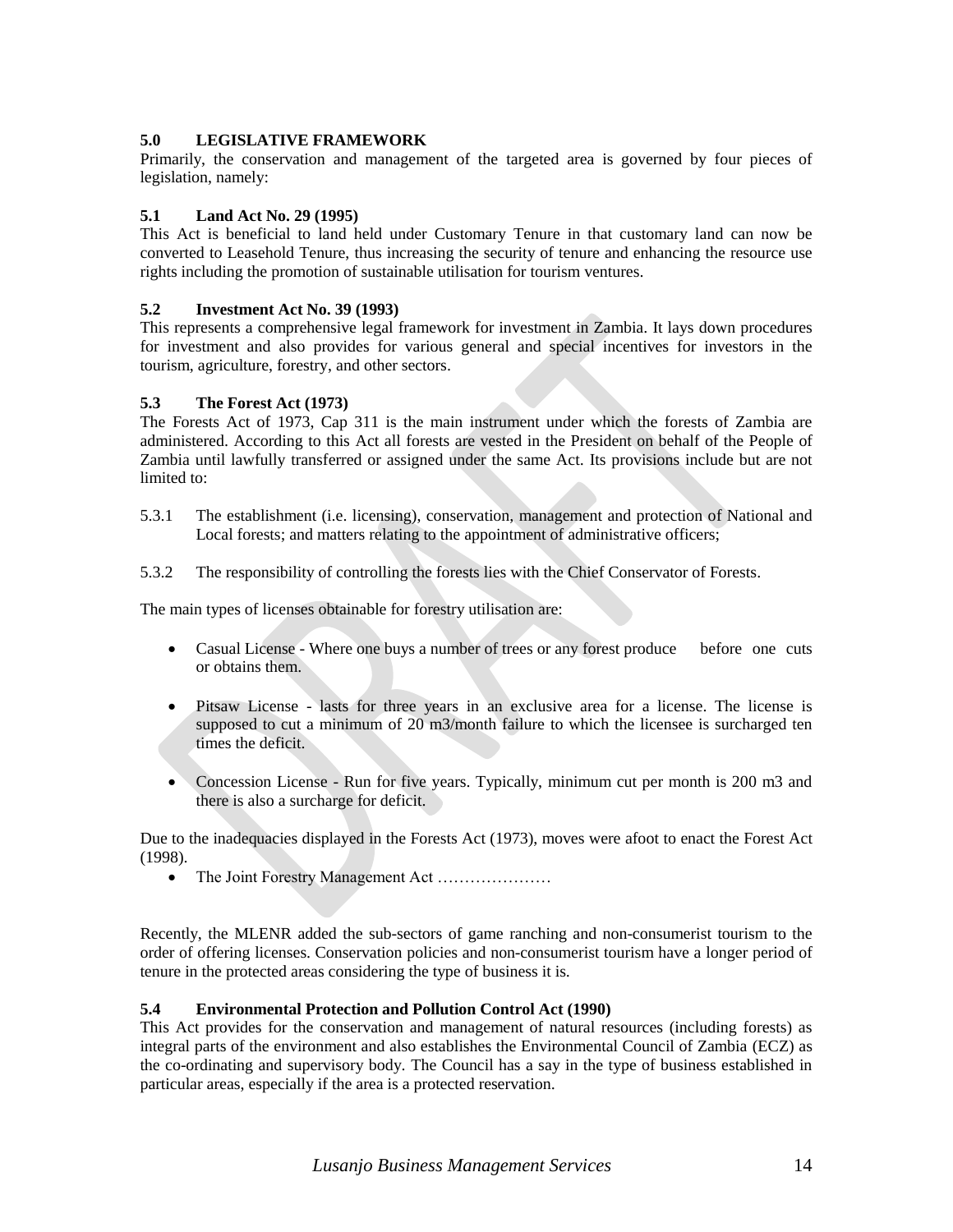## **6.0 ADMINISTRATIVE FRAMEWORK**

Written permission will be obtained from Senior Chief Luembe and his subjects to establish a conservation area and for the development of the ranches and lodges. The project already has the backing of the community. A meeting has already been held with the Luembe community approving the establishment of the conservation area. The process will also go through the Nyimba district council and then the Ministry of Lands, Environment and Natural Resources for eventual permission to utilise the piece of land that falls in the forest reserve together with the customary piece of land into a community-owned conservation area under the community's cooperative organization.

Historically, the administrative and legal framework for land allocations has been undermined by;

- the lack of harmony between the Forest Act and the other relevant pieces of legislation such as the Land Act:
- the limited capacity of the Forestry Department to spearhead the sustainable utilisation, development and management of forest resources. This is suggestive of inadequate funding/investment, trained manpower and database in respect to forest inventories, soil surveys, etc.
- the lack of legally-recognised community organisations.

In spite of the above highlighted short-comings, Zambia has an array of institutions which are involved in the administration of the tourism sector in varying degrees. Among them are:-

## **6.1 The Ministry of Lands, Environment and Natural Resources**

The MTENR is the principal player in the tourism sector as well as the regulator of the nation's forest reserves. It is responsible for policy formulation and conservation and implementation of tourism policies. The various departments in the Ministry are responsible for setting policy for each sector.

The Department of Tourism sets tourism policy. The Department of Forestry and Natural Resources and the Environmental Council of Zambia, are responsible for the Forestry areas.

## **6.1.1 Tourism Policy**

The Ministry of Tourism, Arts and Culture is currently re-visiting the Tourism Policy.

## **6.1.2 Forest Policy**

Forestry land is also vested in the President and administered under the forestry policy. The following are the salient features of the forest policy, which has been in effect since Independence in 1964:

- To place under government control and to manage forest areas needed to protect the land against floods, erosion, and desiccation and to maintain and protect flows of rivers;
- To carry out in each district forest surveys and to determine the forest resources for each district and the forest areas needed to be managed for land protection and for local and industrial supplies of forest produce.
- To carry out all necessary research work on ecology, protection, management and restocking of indigenous forest areas.
- To place under government control land for forest plantations needed to provide forest produce for people's homes, farms and local industries.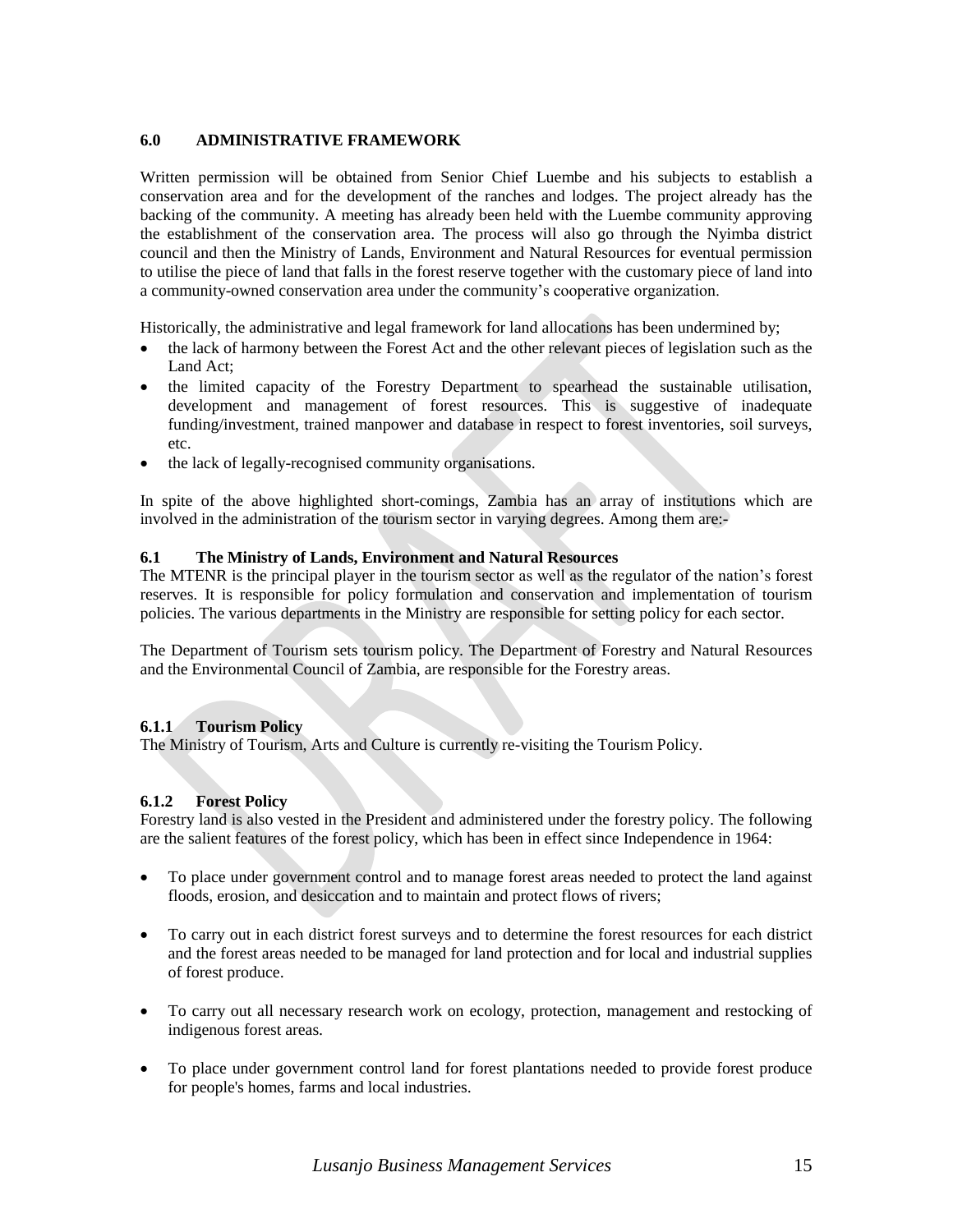- To spread among the people of the Republic an understanding of forestry and the value of forests and to provide training opportunities for the people engaged in forestry work.
- To advise and encourage local authorities and private enterprises in the practice of sound forestry;
- To integrate the Republic's forests into a wide system of land use and into the development of the Republic's other resources.

## **6.1.3 Environmental Policy:**

The National Environmental Action Plan (NEAP) instituted in 1994 assesses the success of existing legislation and provides strategy options for improving environmental quality. Other environmental support programmes, notably the Zambia Forest Action Programme (ZFAP), emanate from the NEAP. ZFAP is a national effort developed within the framework of the global Tropical Forestry Action Programme (TFAP), which was launched in 1985 (with core sponsorship from the United Nations Development Programme - UNDP) and is co-ordinated by FAO.

## **6.2 The Ministry of Lands**

The Ministry of Lands administers land ownership. The land under customary ownership will be registered under the community organisation.

## **6.2.1 Land Tenure and Use**

All land is vested in the President, on behalf of the people, and is divided into three land categories for administrative purposes, namely:

## **6.3 The Ministry of Agriculture, Cooperatives Department**

The Cooperatives department of the Agriculture Ministry encourages the formation of cooperatives by rural communities. The department also provides cooperatives management training to communities running such organisations. The community organisation will seek such assistance from the Ministry of Agriculture and cooperatives.

## **6.4 The Citizenship Economic Empowerment Commission**

CEEEC is the body corporate established under the No. 9 of 2006 to promote the economic empowerment of targeted citizens. The Commission has the following functions:

- Responsible for the overall operations and implementation of economic empowerment on behalf of government;
- Review CEE policy as and when necessary;
- Encourage the use of the workplace as an active learning environment;
- Encourage private and savings culture CEE observes that the rates of savings are too low to support the development needs.

## **6.5 The Zambia Development Agency**

The ZDA is a statutory organisation that was established under the ZDA Act no. 11 2006 which came into effect on July 7, 2006. The ZDA is a merger of the Zambia Privatisation Agency, Zambia Investment Centre, Export Board of Zambia, Zambia Export Processing Zones Authority and the Small Enterprises Development Board.

It is responsible for fostering economic growth and development in Zambia through promoting trade and investment and an efficient, effective and coordinated private sector led economic development strategy. The Agency also has the challenge to develop an internationally competitive Zambian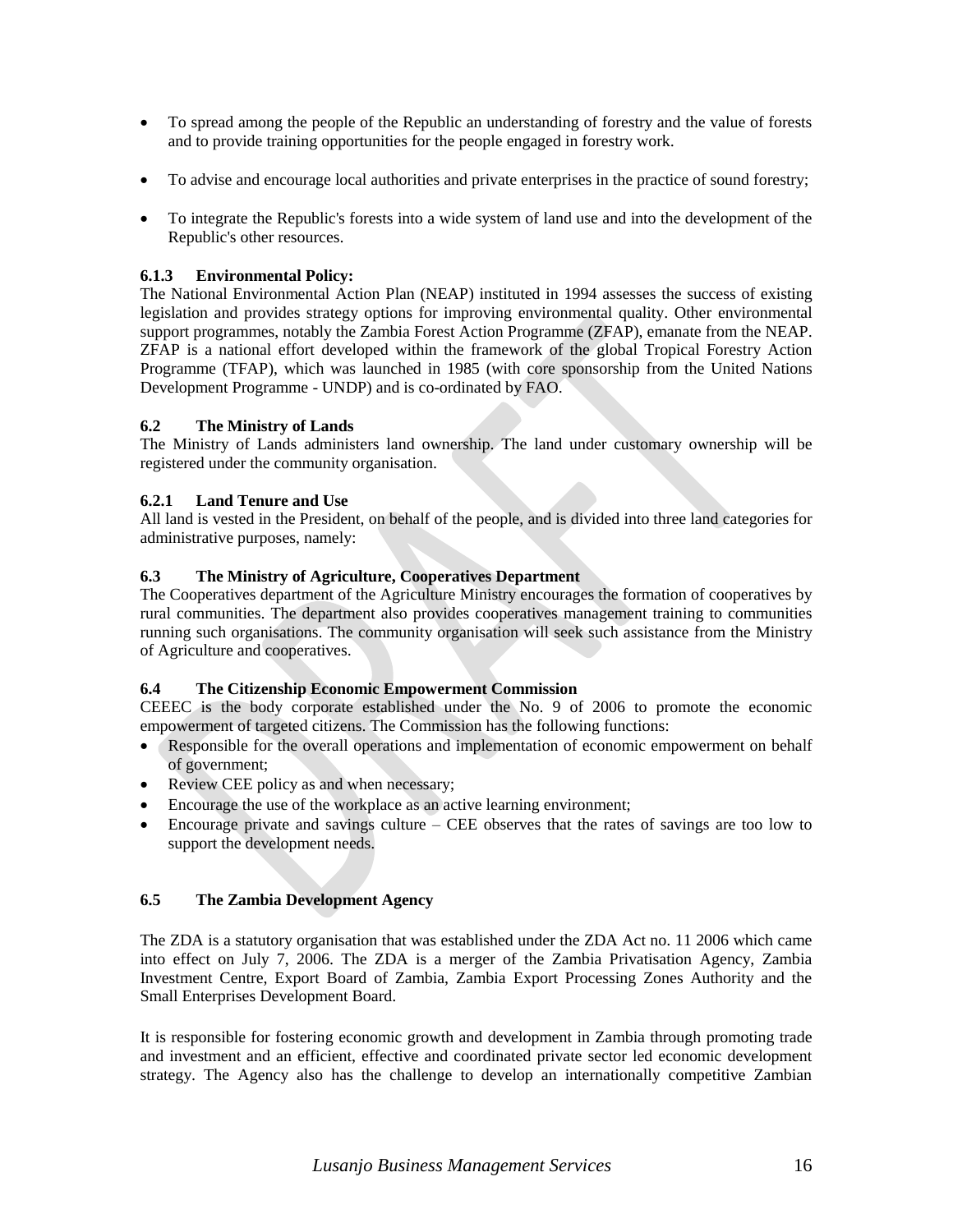economy through innovations that promotes high skills, productive investment, and increased trade. The ZDA provides core services on behalf of Government with respect to:

- Promoting local and foreign investment;
- Provision of business support necessary for the growth and development of small and medium sized enterprises;
- Promotion of exports and internationalism
- Implementing measures to improve efficiency in state owned enterprises;
- Acting as a vehicle for consultations with the private sector and recommending coherent trade and industry development strategies;
- Development and facilitation of multi-facility economic zones and industrial estates;
- Providing assistance in securing services necessary for investment such as land, immigration, registration and licencing.

## **7.0 THE PROJECT PLAN AND PROPOSED OPERATIONS**

The targeted sub-sector is a mixture of game ranching, wildlife conservation and safari tourism. For obvious reasons, the project plan will commence with game ranching. Ranching does not require a lot of initial capital outlay. Ranching, which includes safari hunting, will target those that attract high valued fees from ZAWA for safari hunting. The second phase of project development will aim at conservation of wildlife in general.

The venture also aims to conserve and protect endangered wildlife and natural resources from uncontrolled hunting and exploitation.

#### **7.1 Proposed Implementation Programme**

#### **7.1.1 Materials**

An 'on-site' staff complement of not more than 10 people is anticipated, including one management couple, an assistant manager, professional guides, cooks, waiters, maids, and maintenance labourers. Suitable candidates will be chosen from the Luembe communities. Once the candidates have been identified, they will attend training courses in the various fields prior to receiving practical training at cooperating existing safari tourism sites.

During the construction phase, there will be limited site staff at any one time to reduce the environmental impact during this stage.

#### **7.1.2 Development Plan**

A nine month construction period is proposed. It is anticipated that the ranching/safari hunting part will be open for guests during the next hunting season in 2013.

The plan assumes that the permits would be completed by February 2013. However, if this is not the case the plan can be amended accordingly to take account of climatic seasons, breeding seasons, migration seasons etc. to minimize the impact of the construction stage.

#### **Construction Phase**

The bulk of the development is already in place. Adaptations of present developments will however take place during the summer winter and early autumn (April/May 2013 to July/September 2013), when the roads are dry and the wildlife is generally dispersed.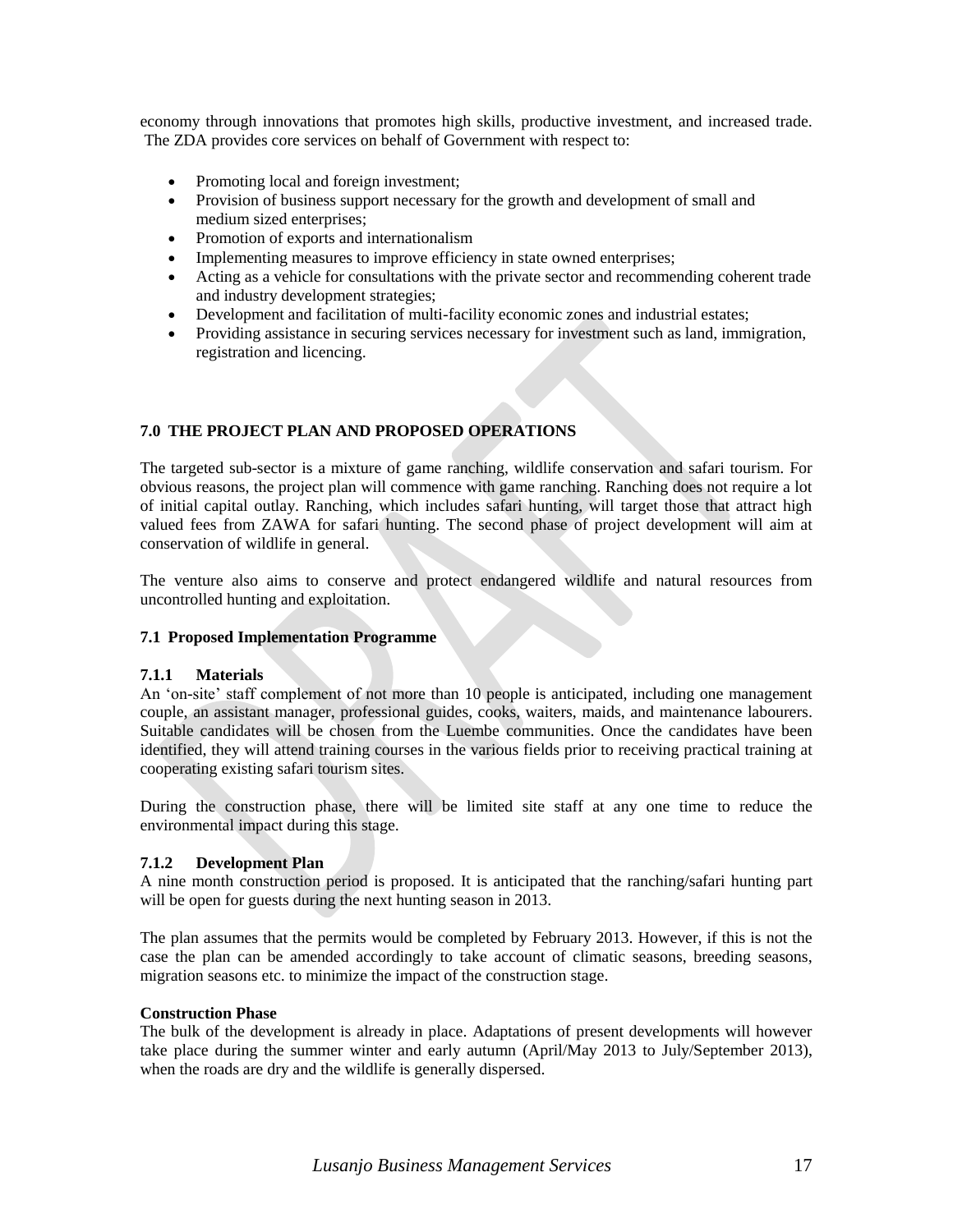#### **Camp Sites**

A camp site will be constructed as required. This will be the initial camping site for the project. Other camping site plans will emanate from this camp.

During construction of the camps, the following general principles will be implemented:

- Nyimba will be used as the base office. It has the advantage of being on the main Chipata/Lusaka road and has good communications. It is approximately 2 hours' drive from the identified site.
- Labour will be drawn from Senior Chief Luembe's communities. Numbers of crews on site will be regulated to not more than 15 persons at any given time.
- Care will be exercised during construction to avoid any unnecessary disturbance to the vegetation;
- All the buildings will be thatched for both coolness and warmth. Thatching grass and other materials will be collected and stored at the camp for use when required;

#### **Overview**

A summary of the development plan is given below, and is shown on the activity programme in Figure

#### *Stage 1 – February to April 2014*

- Recruit a number of staff for training;
- Recruit construction labour;
- Appoint a liaison officer at Senior Chief Luembe's HQ.

## *Stage 2 – April to May 2014*

- Develop access road from Senior Chief Luembe's HQ to the camp site;
- Install radio communication from camp to Nyimba, Luembe and Lusaka;
- Site all the project elements and lodge layout, with the architect's supervision;
- Construct the staff accommodation.
- Transport and install generator;
- Start construction of guest's accommodation and main structures;

## *Stage 3 – June to July 2014*

- Transport furnishings and camp supplies;
- Complete finishes and install furnishings;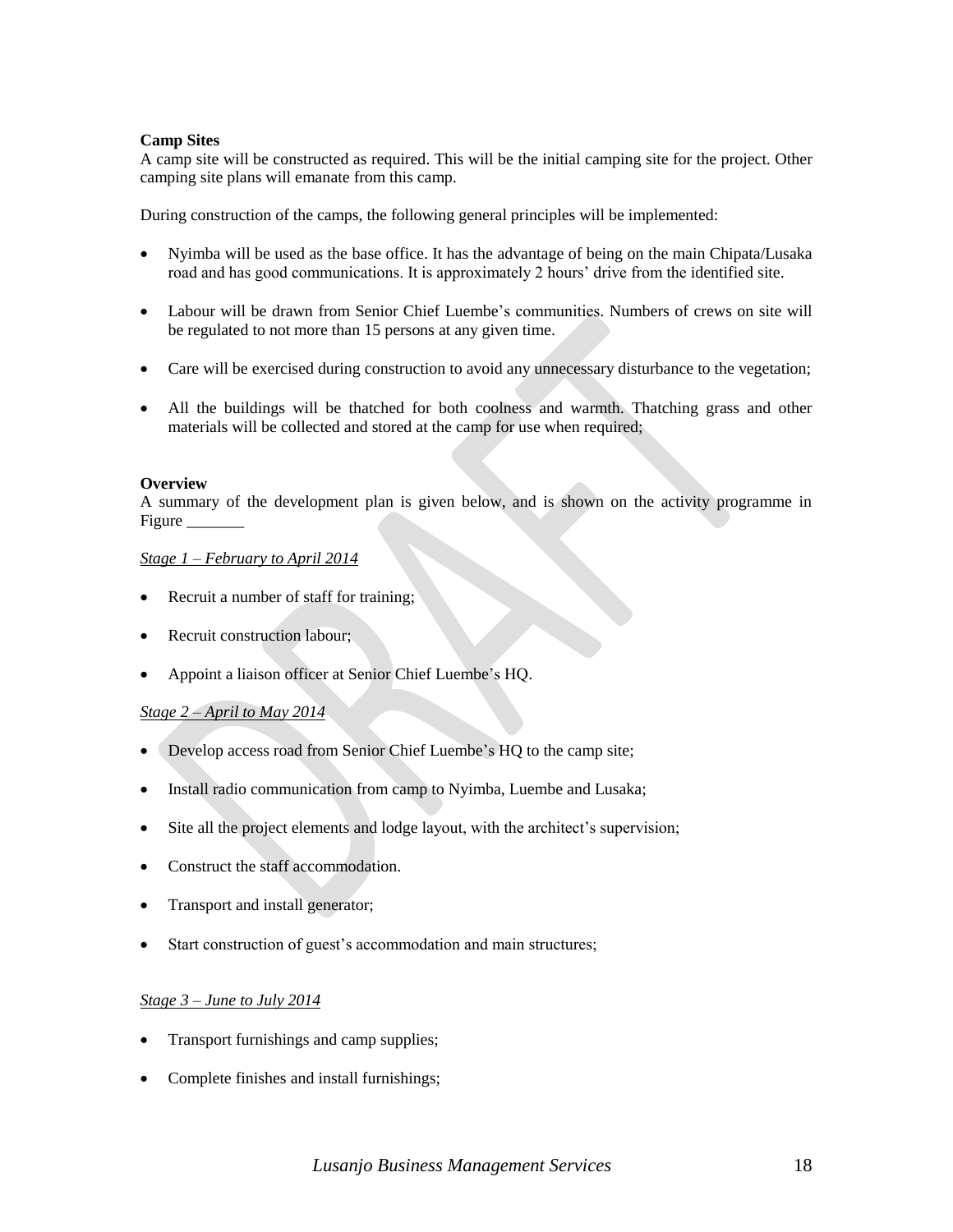Purchase/arrange monthly supplies of non-perishable goods from Nyimba/Lusaka.

## *Stage 4 - August/September 2014*

• Open Camp for first season hunting.

Ongoing Items throughout Development Phase

- Staff recruitment and training;
- Some simple monitoring procedures will be initiated at the outset, for instance wildlife sightings recorded.

## **Environmental Issues**

An Environmental Impact Assessment (EIA) for the site will be carried out for the proposed project. A site-specific environmental management plan has already been developed (see attachment appendix \_\_\_). Where appropriate, the environmental recommendations and the actions outlined in the management plan will be incorporated in the proposal. Additionally, it is proposed that the game ranch/conservation area and lodge staff will undertake a range of resource management and monitoring actions during the operation phase (see section 8.2 below).

## **7.1 Proposed Operations**

Beside the activities mentioned in section 2.4.2 above, the following sub-activities are proposed for the long term;

## **7.1.1 Day and Night Game Drives**

Specially modified 4-wheel-drive vehicles will be used for game drives. Day drives will be the regular activity. Drives will generally take place in the early morning or late afternoon with duration of three hours. Vehicles will carry radios for emergencies, blankets in winter, drinks, first aid kit and reference books.

It is proposed that night drives be offered to guest because it is probably one of the most interesting aspects of the environment and would be a key selling point. Many of the species found in this area have nocturnal feeding habits which makes night drives an important activity to offer to guests. Guides would be trained in how to conduct night drives with minimum disturbance to the wildlife. Drives would be approximately two hours long.

## **7.1.2 Game Viewing from Hides**

A viewing platform will be considered on one of the game drive routes. This site would be used as a stretch point on the game drive where drinks/sundowners would be served. The platform would be tastefully sited and constructed in accordance with strict guidelines. A little height always helps viewing.

## **7.1.3 Monitoring Safaris**

For the visitor wishing to contribute actively to wildlife management, trips will be offered to allow the guest to participate in game counts, and other monitoring activities. These will be offered at specific times each year with set departures. Animal sightings will be recorded daily. Records will be kept in the reception area of each camp for future guests to peruse. They can become a focus for discussion around the camp fires.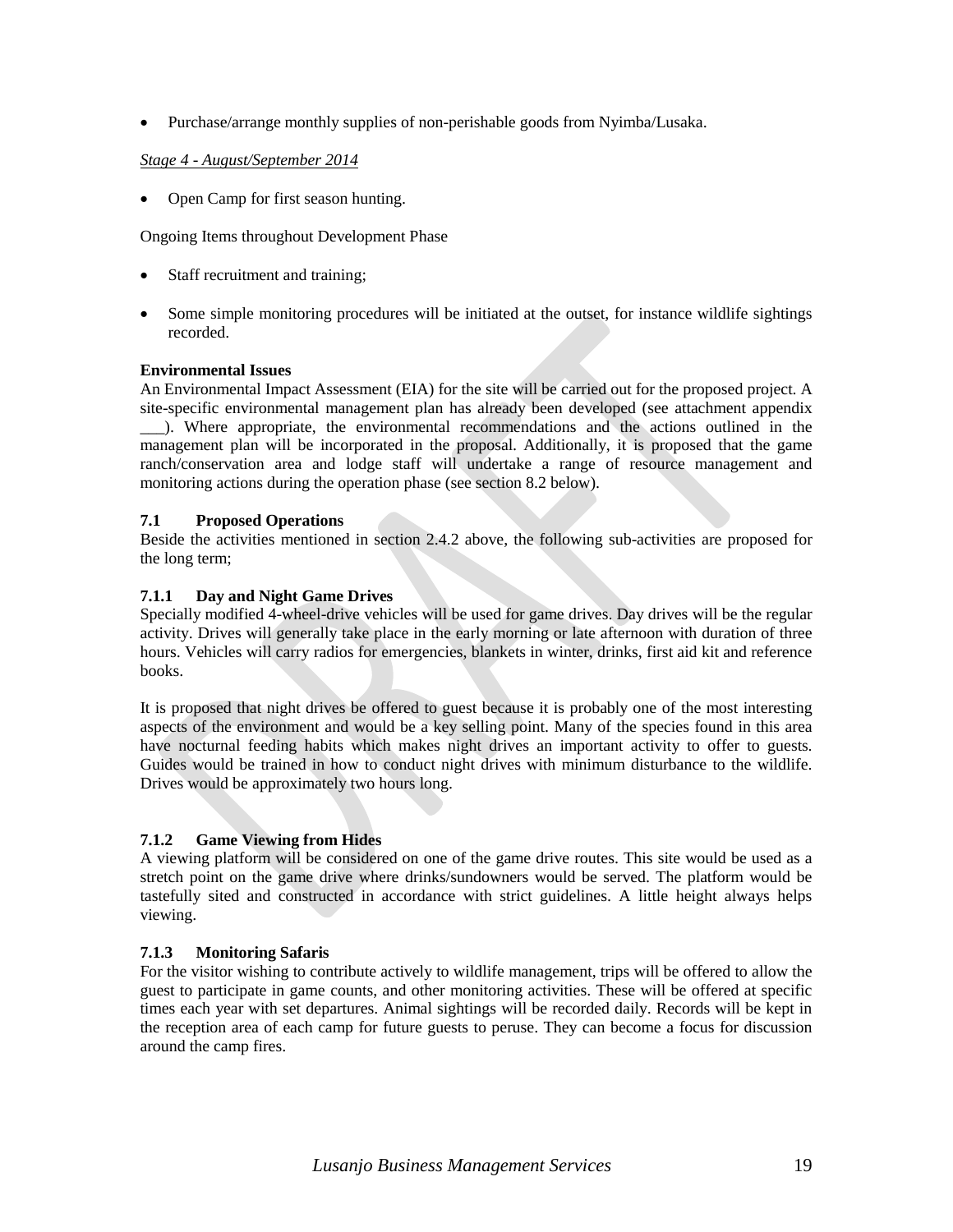## **7.1.4 Evening Lectures and Slide Shows**

25% of visitors to game hunting safaris and 75% of the same clients want more information on the fauna and flora and sociological aspects of this part of the world. Specialists in the fields of ornithology, astrology, botany and other sciences will be invited to write information for the company about these disciplines.

The Luangwa/Mvuvye confluence, particularly during the summer months, is a wonderful and scenic place to watch and night skies are extremely exciting. The company plans to build a camp at this site to cater for the visitors.

## **7.1.5 Picnics**

Picnic lunches and brunches are popular. The Luangwa/Mvuvye confluence is an extremely scenic site to hold picnics. All the picnic equipment will be taken to the sites as and when these activities take place.

Virtually all operators offer whatever their resources will allow. Startling new products are unlikely, and probably easy to copy. Distinction, if not a competitive advantage is derived from unforgettable personalised service. The company's first focus will be on how products and services are presented.

## **8.0 NATURAL RESOURCES MANAGEMENT AND MONITORING**

This section outlines, in general terms the items that have been considered with regards to the human carrying capacity of the area, which sets the parameters for the more detailed proposals that are outlined in the physical and technical proposals. It goes on to detail how natural resources will be managed and monitored in the vicinity of the conservation area. In compiling this section, due regard has been given to the local communities roles.

## **8.1 Human Carrying Capacity**

## **8.1.1 Background**

Historically, this particular area has been sparsely populated and developed and is therefore renowned for its wilderness. This is because it has been, in the real sense, an unspoilt and wilderness area and protected to a certain extent. Its wilderness will become an important selling point for the tourist trade. The carrying capacity of a wilderness area will be exceeded when visitors perceive the place is no longer a true wilderness. Visitor carrying capacity should ultimately equate to the biophysical opportunities of the area. In keeping with this factor, management will ensure that the conservation area maintains its wilderness reputation as well as restocking the depleted species of both fauna and flora.

## **8.1.2 Policy**

The national conservancy strategy has been low density, high paying tourist fees. As a community conservation area, the Luembe conservation area will adopt the principle of low volume, high cost revenue tourist strategy. This will also fall in line with the strategy of raising as much development funds as possible for community development projects.

## **8.1.2.1 Carrying Capacity**

Currently visitor levels of the area are quite low, with poaching visits being at the highest during the winter and spring months.

In general, the carrying capacity can be determined by:

• The number of professional hunting and tourist visitors;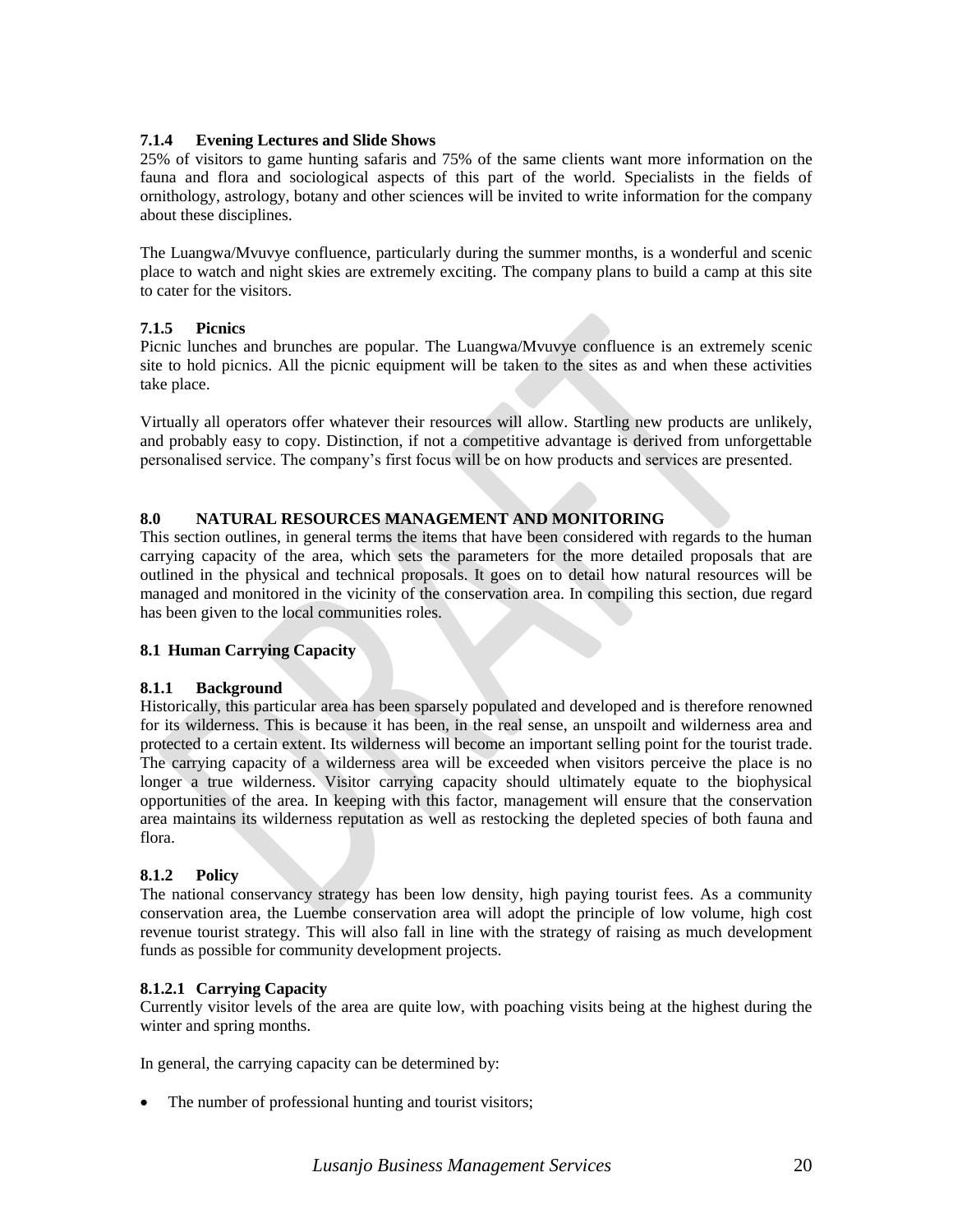- The amount of people and equipment required as service and backup;
- Traffic density;
- The effluent and waste loads generated at the campsites;
- The size and sensitivity of the area;
- The aesthetics and;
- The migratory patterns of wildlife.

The environmental effects of the proposed conservation area will be studied. The environmental management plan produced will form the basis for the design and management items that must be addressed to minimise and manage the impacts of the game hunting and walking safaris development. Where appropriate, these have been incorporated into the project plan and are summarized below:

## **During Design Stage**

- Design, as far as possible, using locally available materials and detail appropriately;
- Select the sites carefully;
- Specify that all materials are to be from licensed and sustainable sources;
- Check all materials for pollution potential prior to specifications;
- Ensure that sanitation system is adequately designed and boreholes are suitably located to avoid cross contamination;
- Engage suitably experienced contractor to drill boreholes to avoid cross contamination;
- Adopt a cautious approach to game viewing roads.

#### **During Construction Stage**

- Compile and implement an environmental code of conduct for the contractor prior to work commencement;
- Ensure a reasonable maximum of workers, say 15 to 20, on site at any given time and implement adequate controls to minimise impact of construction camp;
- Build the staff accommodation first in order to reduce the impact of a construction labour camp;
- Careful consideration of the construction time frame, including programming works appropriately with regard to animal movement, breeding, etc.
- Sensitivity with regard to placement of the buildings on the site avoid unnecessary clearing of tree cutting;
- Engage registered archeologist to inspect cleared areas and excavations during the construction period.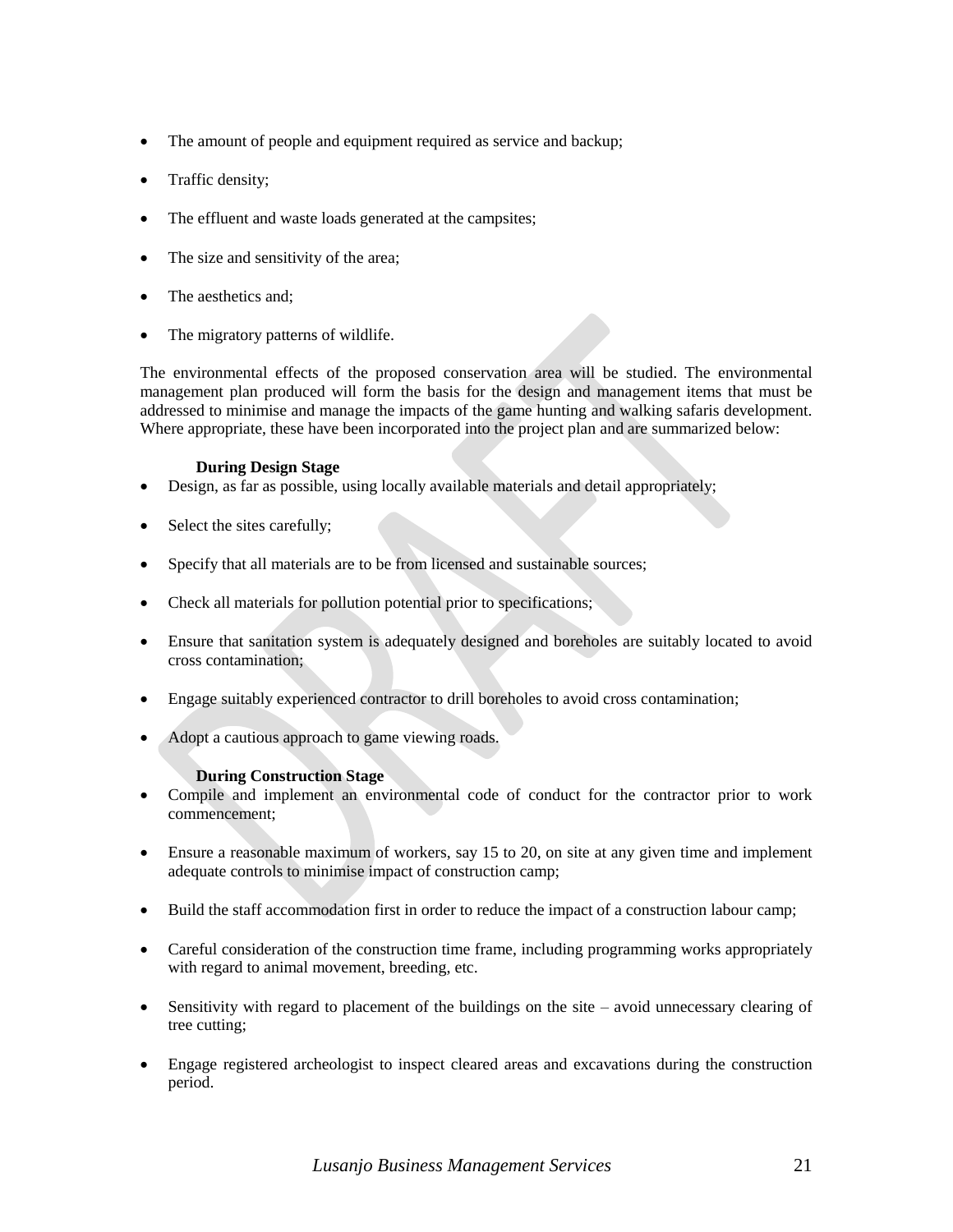#### **During Operation Stage**

- Develop and implement appropriate management plans for controlling alien species; solid waste; incorporating policy issues; fire fighting; controlling light and noise pollution; monitoring vegetation and wildlife; water supply; fuels and oils and camp hygiene;
- Ensure the barest minimum of workers on site with no family members or friends living on site. Staff will have time off every two months for eight days;
- Ensure a maximum population density of 20 people at any given time;
- Minimise vehicle numbers, trips, etc. Have no permanent supply/maintenance vehicle on site;
- Ensure staff and guests are aware of camp regulations;
- Ensure that fire fighting equipment is installed and maintained;
- Install and maintain suitable firebreaks;
- Undertake game drives in a responsible fashion;
- Where possible, use solar power rather than diesel powered engines or generator;
- Ensure adequate maintenance of vehicles, engines, etc.
- Develop a procedure for 'problem animals';
- Do not use wood for purposes other than in small amounts for social purposes;
- By using generated power for maximum of five hours of the day only. Solar power will be used for the balance.

#### **8.2 Natural Environment**

Previously, the natural environment has been reasonably well documented, with information available from (among others) Geological Survey, Meteorological Department, Water Affairs and Lands.

#### **8.2.1 Geology and Hydrogeology**

The regional acquifier lies in the Luangwa river group sediments, with the upper Luangwa sands, sandstones and calcretes being the most important. Perched aquifiers, that may occur only a few meters below the surface, are most likely to yield potable water. A number of boreholes have been sunk in the area over a period of time in recent years to supply potable water to the communities' areas.

#### **Soils**

Soils in the area vary according to landscape position. However, in general terms the soils can be divided into the upper ridge areas, which are generally sand and loam ridges derived from rich deposits and the lower areas which grade into increasingly more clayey deposits. The clayey sands are generally quite shallow and overlie petrocalcic formations. Soil formation is rich and suitable for existing vegetation.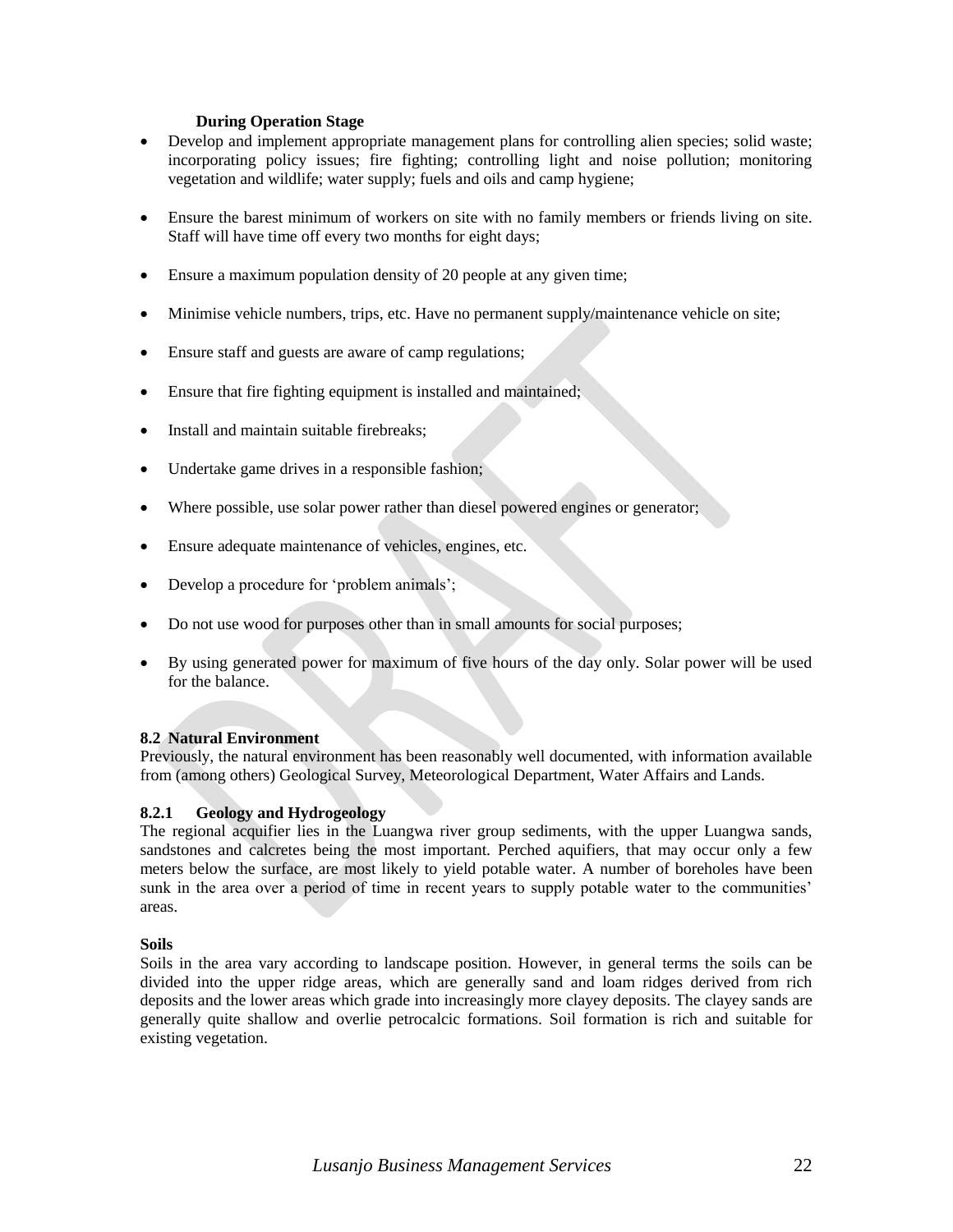## **8.2.2 Landscape and Topography**

Historically, the Luangwa River valley is part of the great lakes trough system which includes the Muchinga Escarpment continuing to form the Great Lakes rift valley system of the lakes Malawi, Tanganyika, Victoria and the Nile River. The Luangwa river catchment system is drained through the Luangwa River itself into the Zambezi. Gradual tectonic movements and upward shifts changed the alignments of the river and stream system forming the mountainous Muchinga Escarpment to the north, significantly creating a water catchment system for the Luangwa River. The northern water catchment system includes streams and rivers such as Chibambila, Lukusashi, Mulembo, etc.

To the South, a system of small mountainous knolls form the water catchment areas which feed into the Luangwa River for onward release into the Zambezi. The streams include Mvuvye, Msanzala, Mtikila upstream of the Luangwa in the north east, Mvuvye, Mnyamanzi, Kalombola and Nyimba in the South West. In the vicinity of the planned conservation area, the topography is mountainous to undulating. The area surface is dense savannah grassland with sparse thick forest and frequentoccurring mopane trees.

## **8.2.3 Land Form**

The land is generally undulating or sloping gently with low mountains/hills to the north east. There is a general presence of natural water courses for reasons outlined below.

## **8.2.4 Vegetation**

Vegetation in the area consists of associations linked to the different landscape formations. The following vegetation types were observed in the areas:

Natural vegetation consists of the Munga-type woodland. The Munga woodland is a coined term for savanna woodland. It is an open, park-like, 1 to 2 storeyed deciduous woodland with scattered or grouped emergents to 18m high characterized particularly by Acacia, Combretum and Terminalia species. Occasionally it has a deciduous or semi-deciduous thicket understorey. The penultimate stage in the degradation of munga woodland is what is usually referred to as dambo-margin vegetation which is widespread throughout the country.

## **8.2.5 Wildlife**

There is no existing wildlife data and estimates consist of annual sightings on three yearly counts. These estimates tend to provide information on the distribution of large, non-crylic animals only, and smaller and more cryptic animals are either not recorded at all, or are undercounted. For brevity they are not repeated here.

The wildlife occurring in the area forms an interesting mix as the area is in an interzone between two different sets of migrating animals:

- Large herbivores, particularly elephant and buffalo, but also antelopes coming from the northeastern Game Management Area system and in their migrations to the southern-western Luembe ranching areas where they seek protection from poachers.
- Other species such as wildebeest, hartebeest, and zebra with small populations of eland come in from the South west.
- Resident populations of giraffe, duiker, springbok, warthog and smaller mammals such as African wildcat, baboons, monkeys and ground squirrels.
- Predators which include lion, leopard, cheetah, hyenas, wild dogs and wildcats.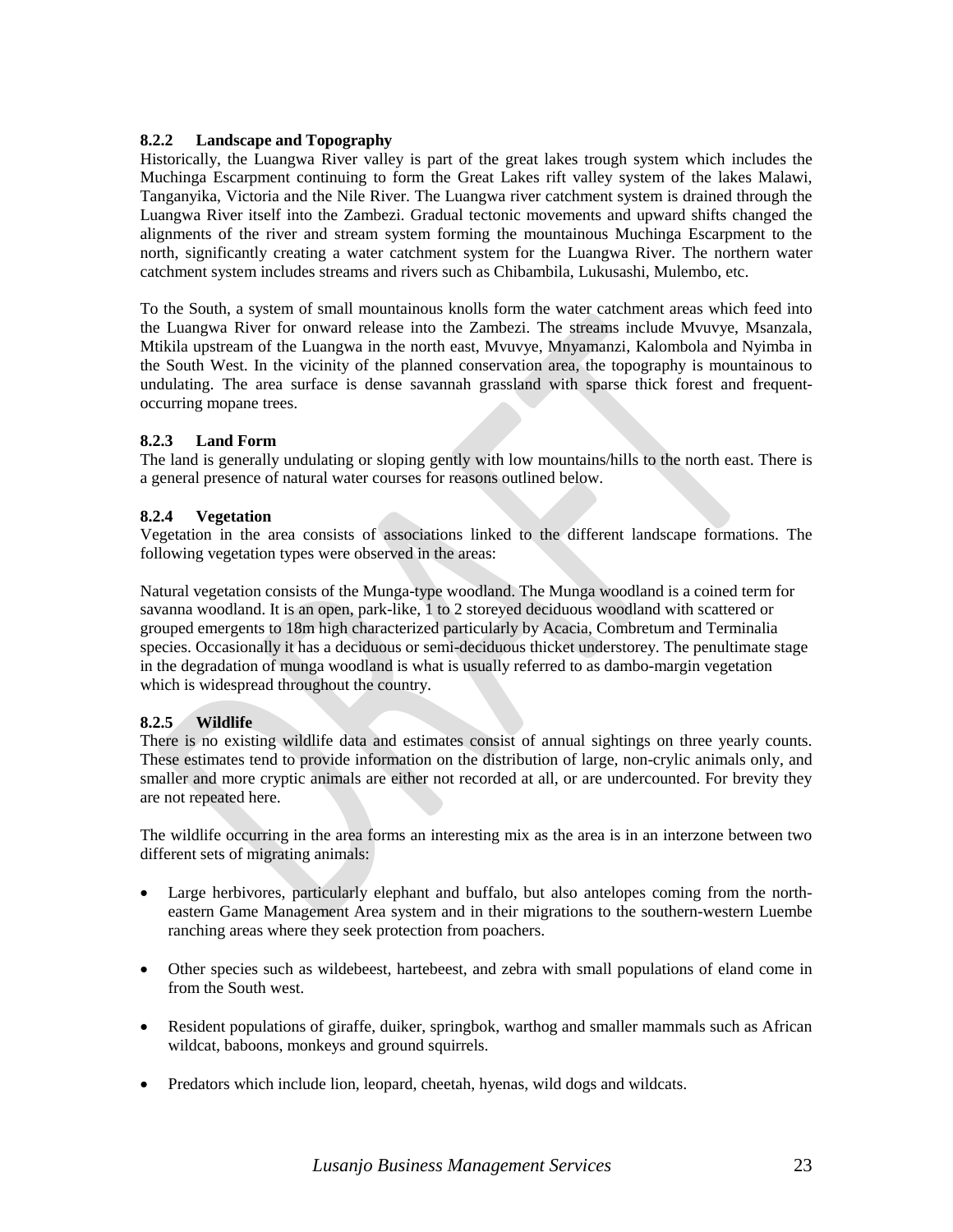## **8.3 Natural Resource Management**

Natural resource management will be confined to the whole conservation area for utilization by the community including the camp sites, camp specific roads, fire breaks, the drinking holes and water supply streams and rivers. The role of management will be to ensure that regular checks and maintenance and repairs to these facilities are undertaken.

#### **8.3.1 Fire Control and Management**

Bush fires will be controlled by creating fire breaks, where appropriate, along natural alignments e.g. water courses and streams, ridges, etc. and supplemented with cleared fire breaks around the permitted perimeters.

Fire fighting equipment will be kept in easily accessible location at the camp sites where most staff can be found. Equipment will include beaters, buckets of sand, and fire extinguishers. Risk of fire on camp or lodge sites will be minimised by implementing appropriate working practices, in particular in kitchens or accommodation areas. Staff will be trained in fire prevention and fire fighting procedures.

#### **8.3.2 Maintenance of Wildlife Populations**

Wildlife populations will be maintained in the area solely by providing drinking pools where there is scarcity of water. Waterholes for wildlife will be provided in dry places only. During the wet season, water will not be supplied to the waterhole in order to disperse animals from the waterhole location and to let the soils and vegetation recover from the animal traffic.

## **8.3.3 Protection of Wildlife Populations**

The conservation Trust will implement anti-poaching measures as outlined by ZAWA wildlife protection procedures. With regard to wildlife, the Conservation Trsut will report all unusual activity noted within the conservation area for the attention of the ZAWA staff, with written follow-ups to ZAWA headquarters in Chilanga. It will be important that ZAWA establishes camps at designated places within the conservation area to work together with the Conservation Trust's wildlife wardens. All available details of poaching incidents will be reported and prosecuted in the same manner. Suitable communication channels in this regard will be set up.

#### **8.3.4 Protection of Forests and other Natural Resources Habitat**

Similar procedures as in the protection of wildlife will be implemented. The Trust will implement natural resources protection measures as outlined by the Forestry Department as well as the Environmental Council of Zambia. Depending on the length of the permit to utilize the forest reserve, the company will start a process of taking inventory of the forest's habitat to ensure its long-term survival for future generations.

## **8.4 Natural Resources Monitoring**

The ecosystem in the vicinity of the camps will be better understood through the proposed mapping and monitoring scheme, which will be operated by the company, should it be given the go ahead with the utilization of the forest reserve. The exact nature of the monitoring would be agreed with the Forest Department and the Community. However, an outline of what is proposed is presented below.

Natural resource management and monitoring would start with a resource inventory within the targeted game hunting/reserve area that will be commonly used for hunting/tourist operations.

The inventory will cover landscape mapping, showing landscape types, soil types, and vegetation associations. Superimposed on the landscape maps will be general wildlife distributions, from wet and dry periods.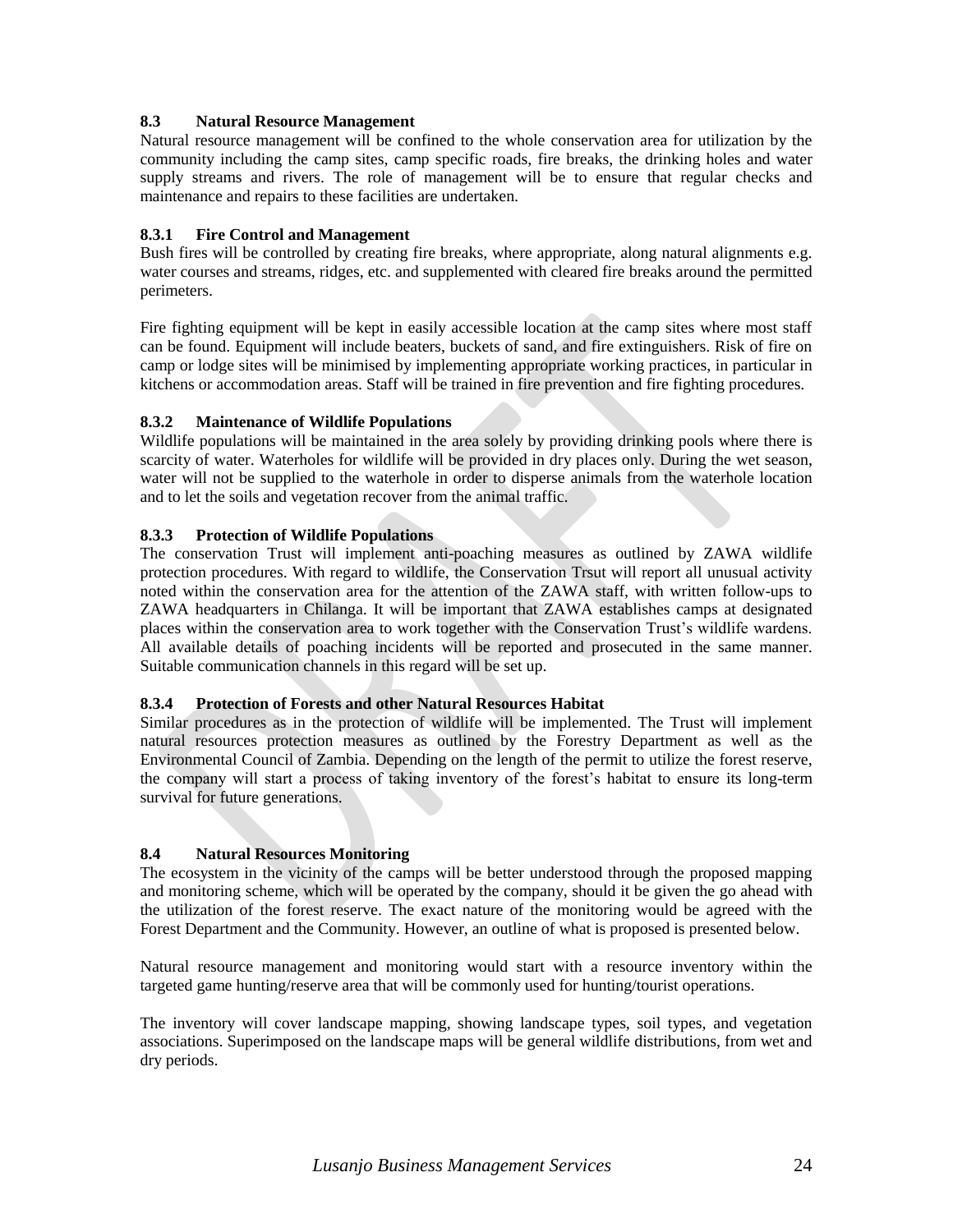Natural resource monitoring will consist of noting changes in the landscape-vegetation associations on the initial resource base maps. Common landscape changes expected will be:

- Changes to vegetation structure due to extensive bush fires;
- Changes to vegetation structure due to elephant and other animals' browsing, and;
- Localized changes to soils (mainly in plains) due to animal behaviour such as wallowing and digging.

Wildlife, Forests and vegetation monitoring will consist of applied ground survey techniques. Regular data returns will be provided to the ZAWA and the Forestry Department's research sections, which will consist of:

- Baseline landscape-soils-vegetation maps;
- Dates (seasons);
- Vegetation condition (green leaf, leafless, flowering, dry, wet, etc,.), and
- Time of day, or night (should night game hunting and safari be permitted).

Observation of wildlife species will include:

- Species;
- Numbers;
- Approximate ages, or age categories, and;
- Sexes.

Observation of forests and vegetation species will include:

- Species/types;
- Numbers/concentrations;
- Approximate ages, or age categories,
- Seasonal changes, etc.

The information will be made available on a yearly basis (or more regularly, if required), to ZAWA research in Chilanga, via the ZAWA staff camp in the game hunting area and the Forestry Department's district and provincial office in Nyimba and Chipata, respectively.

## **9.0 SWOT ANALYSIS**

#### **9.1 Strengths**

- Variety of animal population;
- Uniqueness of the area;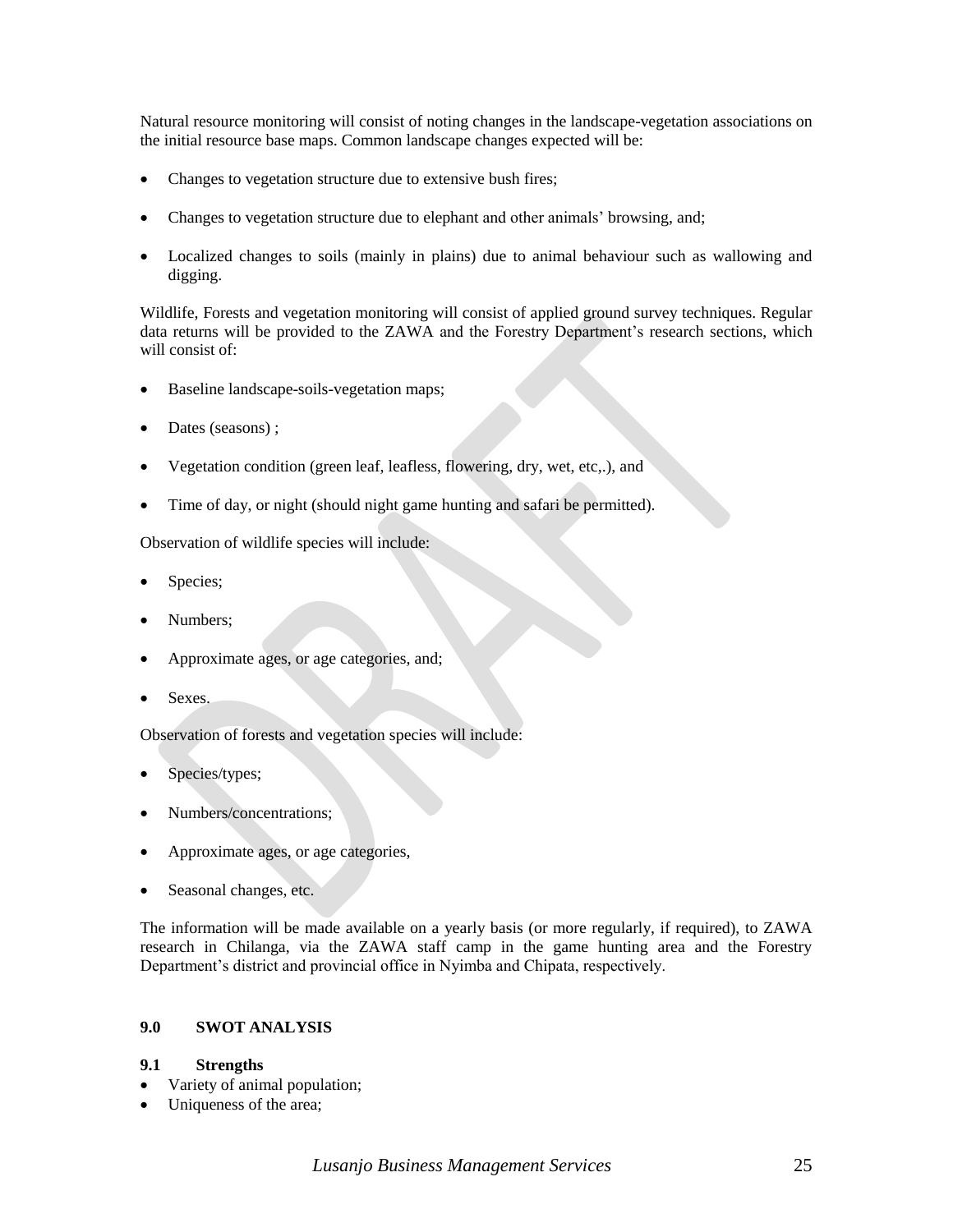- Wilderness and uniqueness of its scenic beauty;
- The long river frontage which provides opportunity for water sports activities;
- Remoteness:
- Scenic views:
- Adequate financial arrangements;
- Adequate marketing arrangements;
- Willingness of the local communities to be part of the development;
- Promoter's knowledge of the area and business;
- Promoter's affinity to wildlife and nature due to his upbringing;
- Promoter's intimate knowledge of the community as well as the forest reserve area (I used to hunt in the forest reserve when young).

## **9.2 Weaknesses**

- Low animal population for sustainable non-consumerist tourism such as walking safaris, photographic safaris, etc;
- Low awareness levels by the local community for natural resources preservation;
- Lack of managerial skills in the local communities;
- Weak market image;
- High cost of construction.

## **9.3 Opportunities**

- Long river frontage presents opportunity for water sporting activities;
- Spill-over tourists from the 2010 soccer spectacle in South Africa;
- Booming African safari tourism;
- Current growth trends in international consumerist tourism;
- Positive economic policies by current government;
- Current growth attitude of government's economic policies;
- Regional economic blocks which have allowed setting up of cross-border game/conservation reserves;
- Forest reserve protection and regeneration;

## **9.4 Threats**

- Existing game ranches, lodges and safari camps;
- Projected downward trends in world economic outlook due to increasing crude oil prices;
- Continued appreciation of the Kwacha will make local tourism expensive for foreign visitors;
- Non-adherence to existing laws in the land by those who believe they can flout the law whenever they want and feel like.
- Weakness of the administrative and legal framework for land allocations which characterised by;
	- o the lack of harmony between the Forest Act and the other relevant pieces of legislation such as the Land Act and;
		- o the limited capacity of the Forestry Department to spearhead the sustainable utilisation, development and management of forest resources. This is suggestive of inadequate funding/investment, trained manpower and database in respect to forest inventories, soil surveys, etc.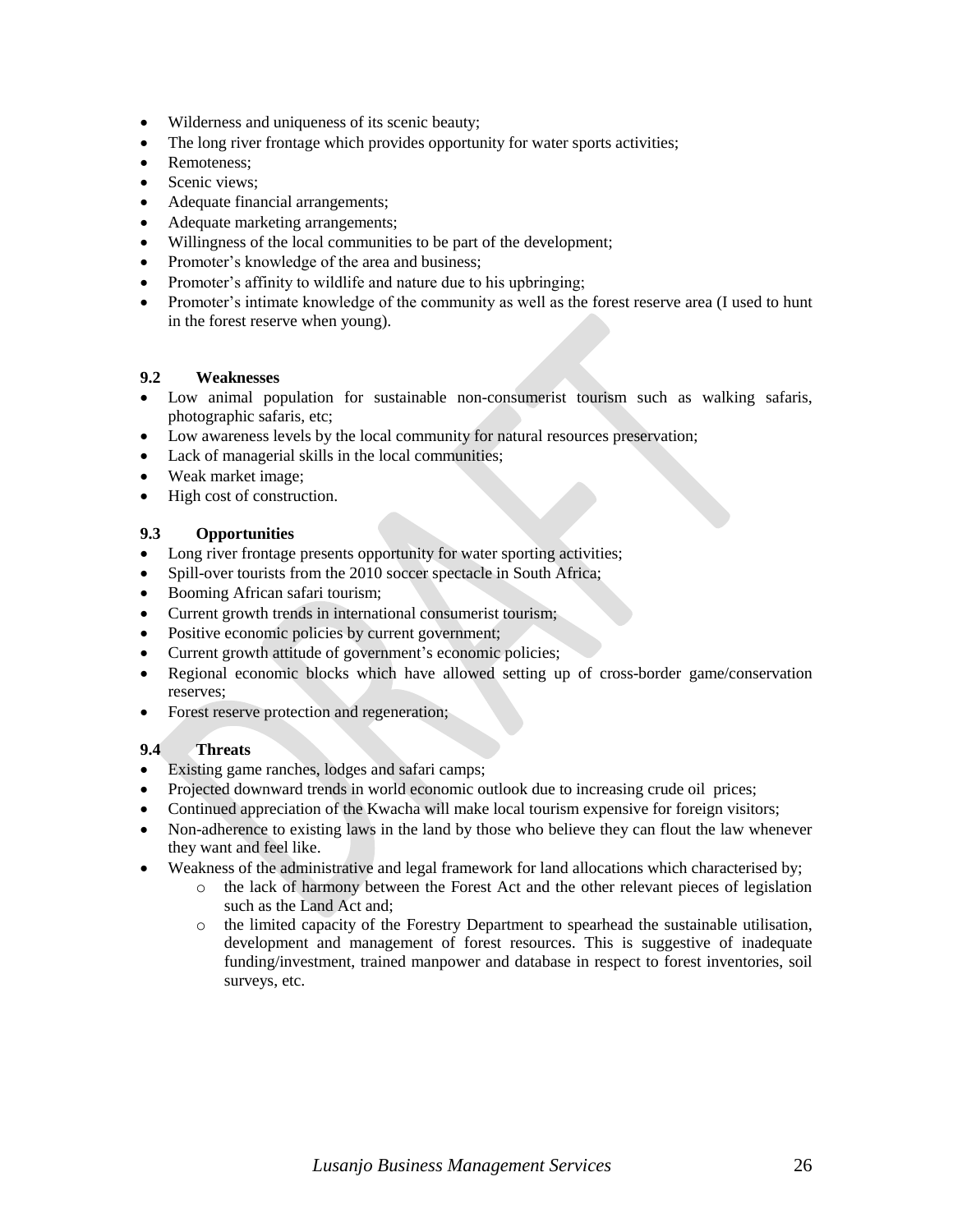#### **10.0 MARKETING PLAN**

#### **Overview**

Game hunting and safaris is fast becoming one of the largest sectors of the tourist trade in the world. Four hundred million people travel as tourists annually world-wide. Currently, Africa receives only about 2% of this traffic. Tourism as a whole accounts for approximately 16.5 million jobs on the African continent. There is much that can still be done by us Africans to improve this.

The average tourist spends between 7-14 days in Southern Africa. Tourists seldom stay at one place for the whole duration of their holiday but will spend their time visiting various ecosystems. Game hunters, as a small sector of the safari tourist trade, are no different from the mainstream tourist.

#### **Marketing Plan**

The Conservation area will be marketed through a well established system for Southern Africa adventure tourism. The promoters will endeavor to use a safari company with access to offices in the US and South Africa. Lusanjo Business Management Services has contacts to Safari Adventure Tourism companies with a worldwide marketing infrastructure.

#### **10.1 Situation Analysis**

LBMS has access to organizations with offices in the USA, South Africa and Botswana. They have general Sales Agencies doing marketing work and reservations in South Africa, Germany and Australia. The USA office is recognized as one of the leading safari hunting booking agencies. They hold AITA appointments for issuance of airline tickets world-wide and it is a major client of major airlines that belong to the Star Alliance which gives the Company best net rates for promotional use.

#### **10.2 Strategic Alliances**

The Company will create alliances with other local similar businesses that refer clients to one another when appropriate to do so. The overseas and South African affiliates have several strategic alliances that affect business. Some are:

- Airline alliances noted above;
- Similar game ranch/conservation area and hunting organizations and associations in South Africa;
- Alliances with significant operators in South Africa, Namibia, Zimbabwe, Botswana and into East Africa;
- Long standing membership in the game hunting and travel industry associations such as ABTA, etc.

#### **10.3 Market Analysis**

Currently the world's tourism industry, which includes game hunting, is just getting off the ground. Notwithstanding war or Acts of God, we believe that this is good reason to expect that tourism in Zambia will continue to flourish and that safari hunting travel into Africa will continue to grow.

The basic philosophy of the company is one of low volume/low impact tourism. A consequence of this tenet is that the product will generally be according to the fees provided by the ZAWA, which are generally expensive. As a low volume/high cost operator we will have to focus our marketing on the affluent.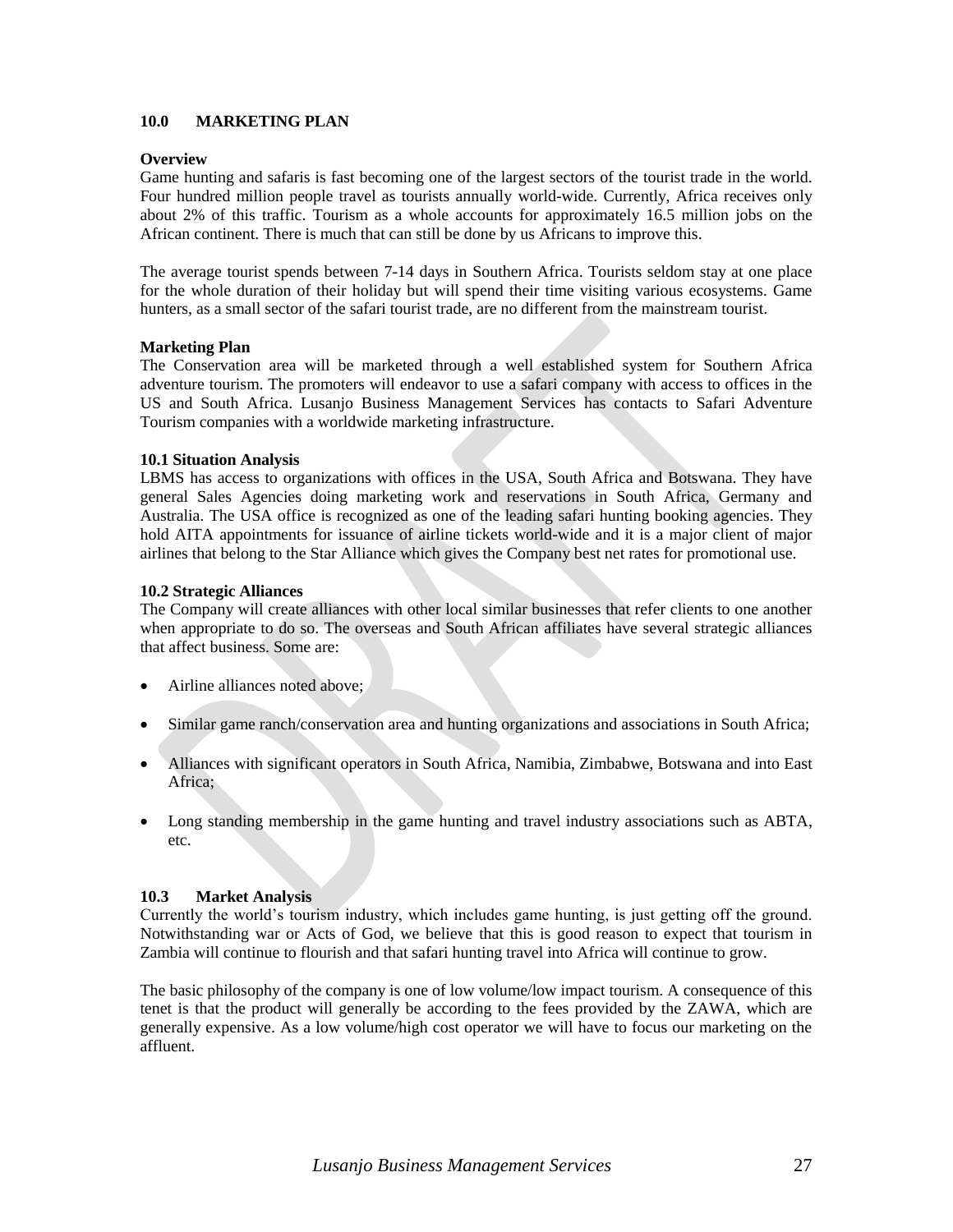#### **10.3.1 Competitive Analysis**

The primary competition in the area is in effect, the two game ranches in Senior Chief Luembe's area. Mbizi and Mbeza Game ranches and Safaris are very well financed in terms of infrastructure, capital outlay as well as animal varieties and populations in general. It can be argued that our targeted game hunting area has nothing to do with the earlier two but basically they have everything in common, hence they compete and are vying for the same game hunter's dollars. In essence, all the game ranching operations and safari lodge operators are competitors.

#### **10.3.2 Market Niches**

The primary niche for our tourist marketing efforts is the specialized area of game hunting. Within this niche market there are further niches that have been uncovered. These will be targeted. The European and American game hunter will be the primary target for this ranch.

#### **10.3.3 Advertising Strategies**

Our strategy for placement is as follows:

- Routine institutional advertising in major trade journals world-wide, focusing on special sections that feature Southern Africa, and limited targeted major newspaper and periodical advertising that reaches a large educated and affluent market of almost retirement age.
- Maintain listings in all major trade directories;
- The electronic media will be pursued both in terms of airline listing as well as consumer and trade on-line services. A world-wide-web site will be developed with functions to inform generally as well as to serve as a medium for direct-e-mail contact to answer specific enquiries.

#### **10.3.4 Pricing and Value**

Regardless of the market segment in which one deals, the concept of value today is well understood by the customer. Our pricing policy is such that we shall consistently aim to be profitable and also in the position to effect regular maintenance of all the camps. As a result, the prices are projected to be in the middle bracket of the scale.

It is clearly understood by the promoters that Kalombola Game hunting and lodges as a single destination would not attract the occupancy levels required for big success. However, sold with the South Luangwa Game reserve experience down to the lower Zambezi, it becomes an attractive package. It is therefore the objective of the promoters to enter into some type of agreements with other operators along this water body to market the Luangwa Valley/Lower Zambezi experience as a package.

## **11.0 FINANCING REQUIREMENTS**

LBMS Investments have financed their operations to date from their own resources. They intend to continue financing the Conservation Trust project's implementation using similar mode of financing.

The technical advisors, Messrs Wildlife Services, shall advise on the availability of donor funding. Detailed funding requirements therefore, will be available after the formalities are obtained from various government Ministries for the Luembe community to proceed with the Community-operated Conservation area project.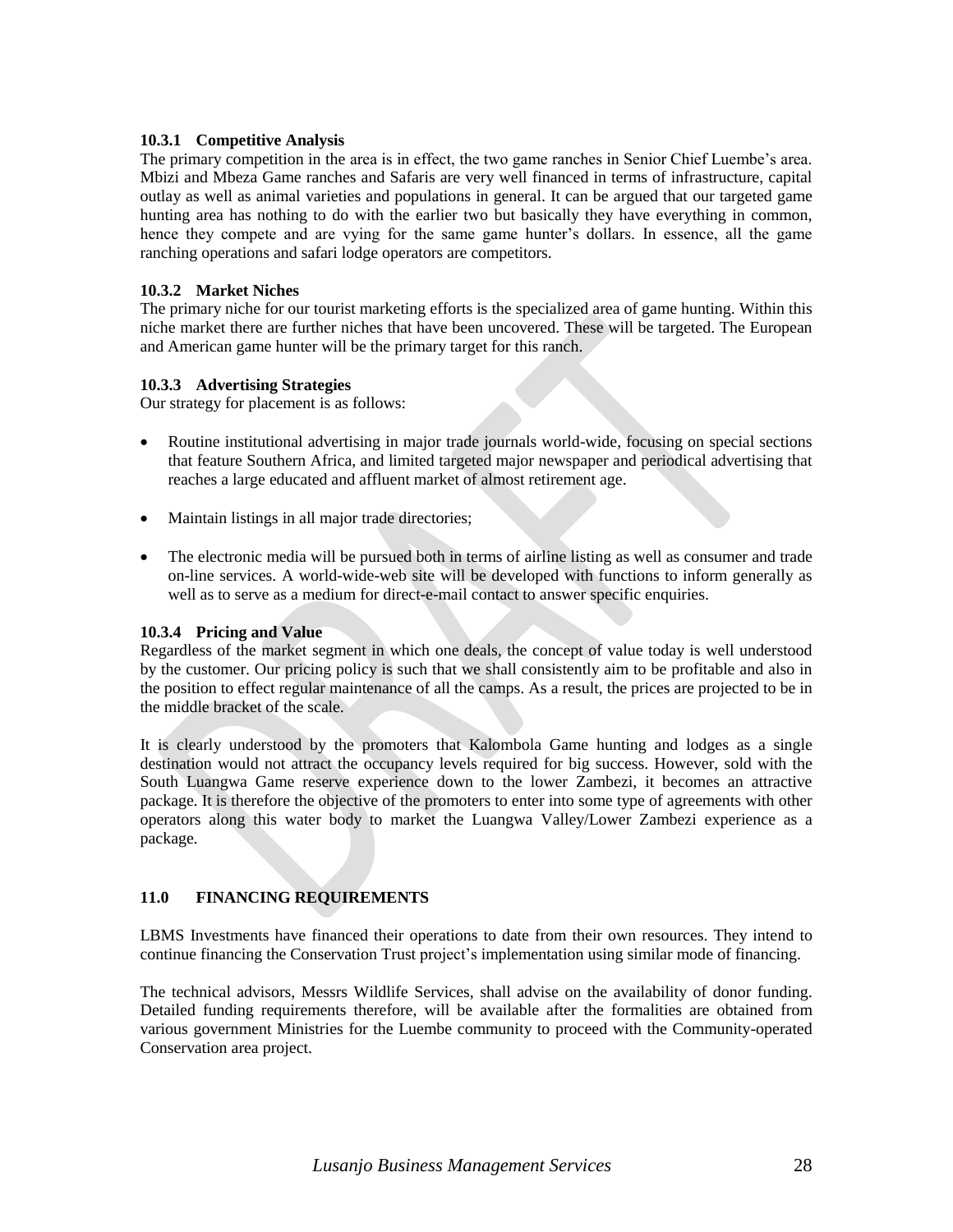## **12.0 DESCRIPTION OF THE INSTITUTIONAL STRENGTHENING AND CAPACITY BUILDING PROGRAMME AND SERVICES OF THE COMMUNITY STRUCTURES**

To build the community structures on a sustainable level, funding will be required for community institutional strengthening and capacity building. It is therefore anticipated that a programme for institutional strengthening and capacity building will be designed to achieve the required sustainability levels of the organisation.

#### **12.1 Community Institutional Strengthening Programme Objectives and Activities**

## **12.1.1 Objectives**

The main problem of lack of community institutions in the area was identified. Preliminary work has been done to address this weakness. A community trust has been formed to date. The community organisation however needs support in terms of institutional and structural strengthening to attain sustainability. This will allow a positive economic and business climate within the community to flourish.

Further measures will be undertaken in the communities to enhance the overall economic and business climate within the communities. For example, under Lusanjo's management, the community business development will ensure the commencement of micro start-ups.

A Finnish-government-donor-funded programme would complement these measures and will address in particular the following aspects that will contribute to improve the overall understanding of land and natural resources management as a business venture:

- i) The major objective will be to sensitise the community on the importance of educating themselves in understanding the importance of investment and to enable them to better understand the practical opportunities in efficient natural resources management and melioration of poverty;
- ii) It will also improve the way the community looks at its natural resources, especially wildlife, and create the necessary feel to manage resources efficiently.

Specifically, the Programme purpose will be to promote community projects in various key sectors such as those already mentioned, e.g.;

- a) agro-industry cash-crop growing, bee-keeping, etc.
- b) tourism lodge management, etc;
- c) cottage industries such as wood carving, furniture and joinery, etc.

The total cost of the Programme would be determined only after a detailed assessment has been done. The programme however is expected to last about five years.

## **12.1.2 Activities**

The activities of the Institutional establishment and institutional strengthening Programme are grouped in three components:

- i) Institutional Establishment Community Trust
- ii) Institutional Strengthening Community organisation;
- iii) Project Support
- iv) Key Sector Support, e.g. tourism, agro-business and other micro and cottage industry projects.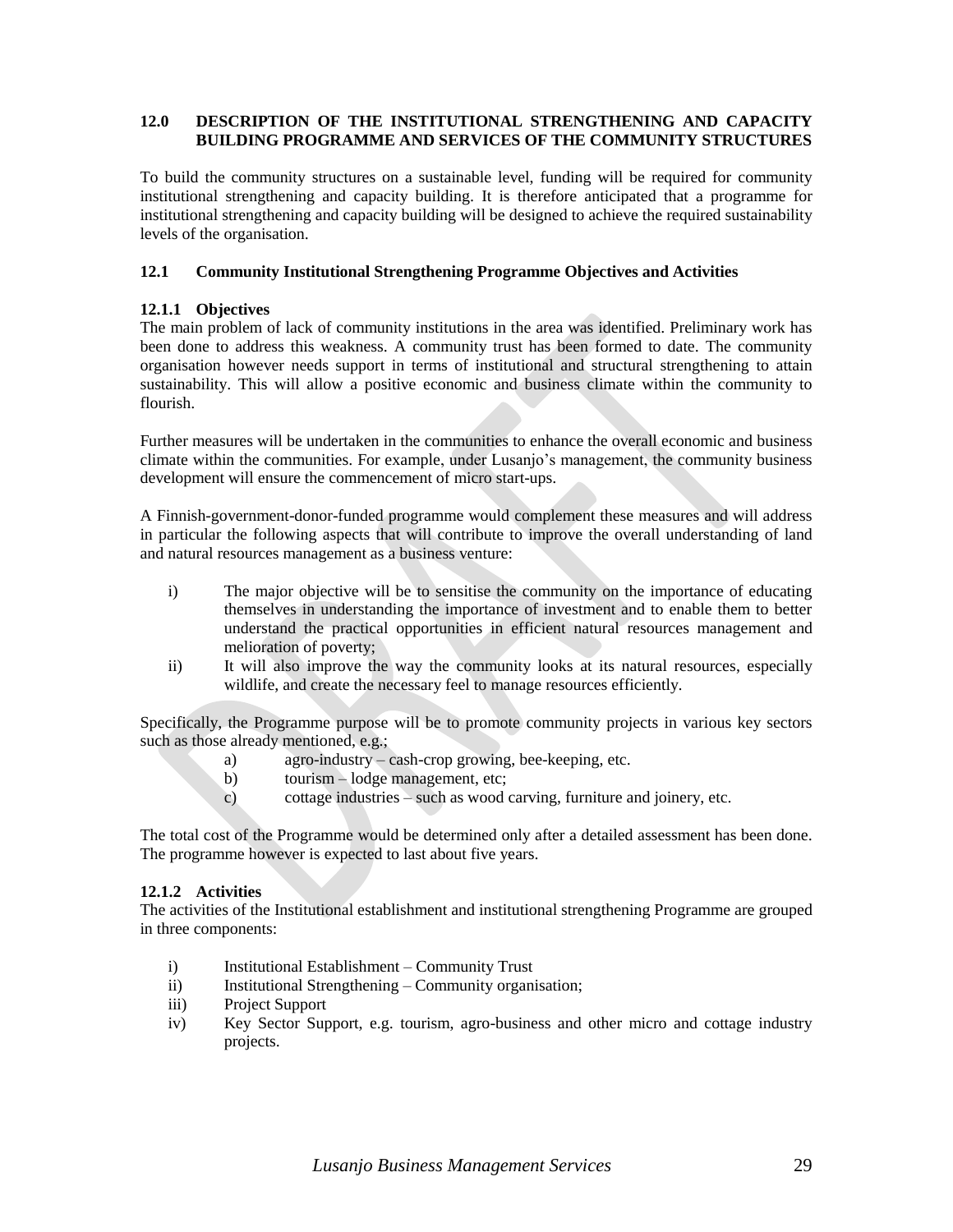#### **12.1.3 Institutional Strengthening Component**

This component will support the development of the Community Trust.

Intermediary organisations such as those providing management skills, e.g. Lusanjo, will receive assistance to strengthen their ability to advocate for community policy measures to develop and promote community projects. The organisation requires such support because …. It will organize workshops, seminars and debates on community development policy and technical issues. It will facilitate the sharing of experiences, the distillation of lessons learned and the preparation and diffusion of publications on key topics. Advisory notes/policy briefs to relevant institutions and project participants will be developed.

Other intermediary organisations will also be assisted to bring inward investment and to help in the organisation and delivery of successful and sustainable community promotional events and support services under the programme. To this end intermediaries will be given advice on how to design their services for community business development.

With technical assistance support from the donors, the intermediaries will be directly responsible for initiating and organizing sub-sector projects for the community.

Support provided to intermediary organisations and institutions under this Facility will be exclusively on a demand-driven basis. The intermediary organisation will be required to submit proposals for activities to receive financing or other support. One of the early tasks for the Community organisation's managers will be to develop operational eligibility criteria to facilitate the identification and selection of suitable activities to benefit the community.

In general terms it is envisaged that implementation of this component will be by means of:

- An initial diagnostic study undertaken by the community organisation manager, i.e. Lusanjo Investments, to identify institutional strengthening needs within the community organisation;
- A series of interventions provided directly by the Community Project's managers personnel and sub-contracted experts on a demand-driven, individual or group basis;
- A series of dedicated workshops dealing with community development, poverty reduction, and importance of micro businesses in the community;

## **12.1.4 Project Support Component**

This component provides support to the project promoters and managers at two levels, the general and the individual company levels. At the more general level it provides financial and technical assistance support for the promotion of the community's conservation project in Nyimba.

At the company level this component comprises two activities: (1) Pre-community workshop assistance to the promoter in the preparation of creditworthy micro- projects and assistance with presentation and negotiation; and (2) Post-workshop support provided to community partners of micro projects initiated to facilitate progress towards an eventual agreement. Financing of assistance under this component could have conditions such as, for example, a minimum of 1/3 from the community project promoter(s) and up to 2/3 from the donors.

The first activity i.e. the identification and selecting of the community project to be presented will be fully funded by the donors and will be carried out by sub-contracted donor experts or service providers in the particular Sector and in event organisation and promotion, working closely or together with the appropriate Community project intermediary organisations.